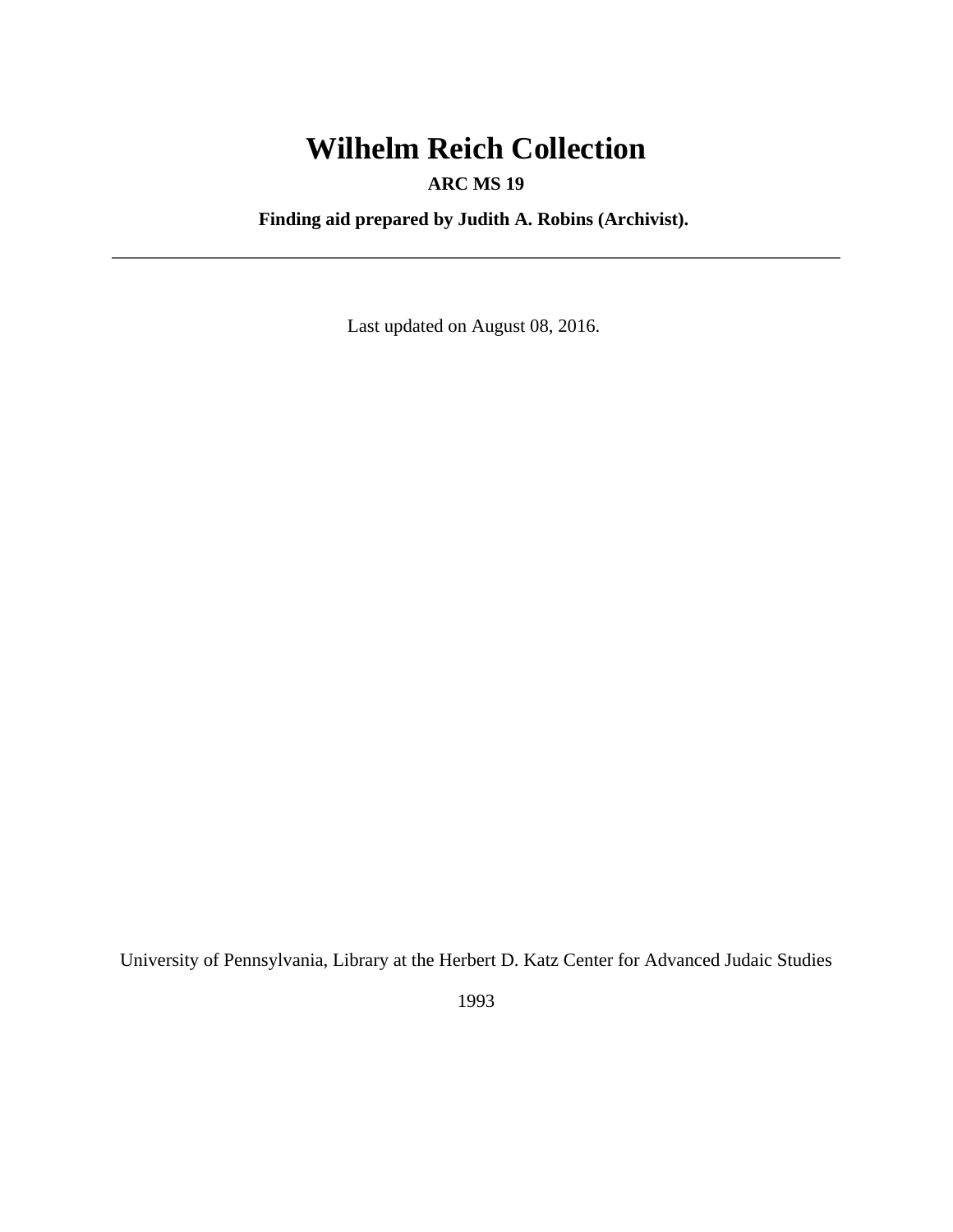# **Table of Contents**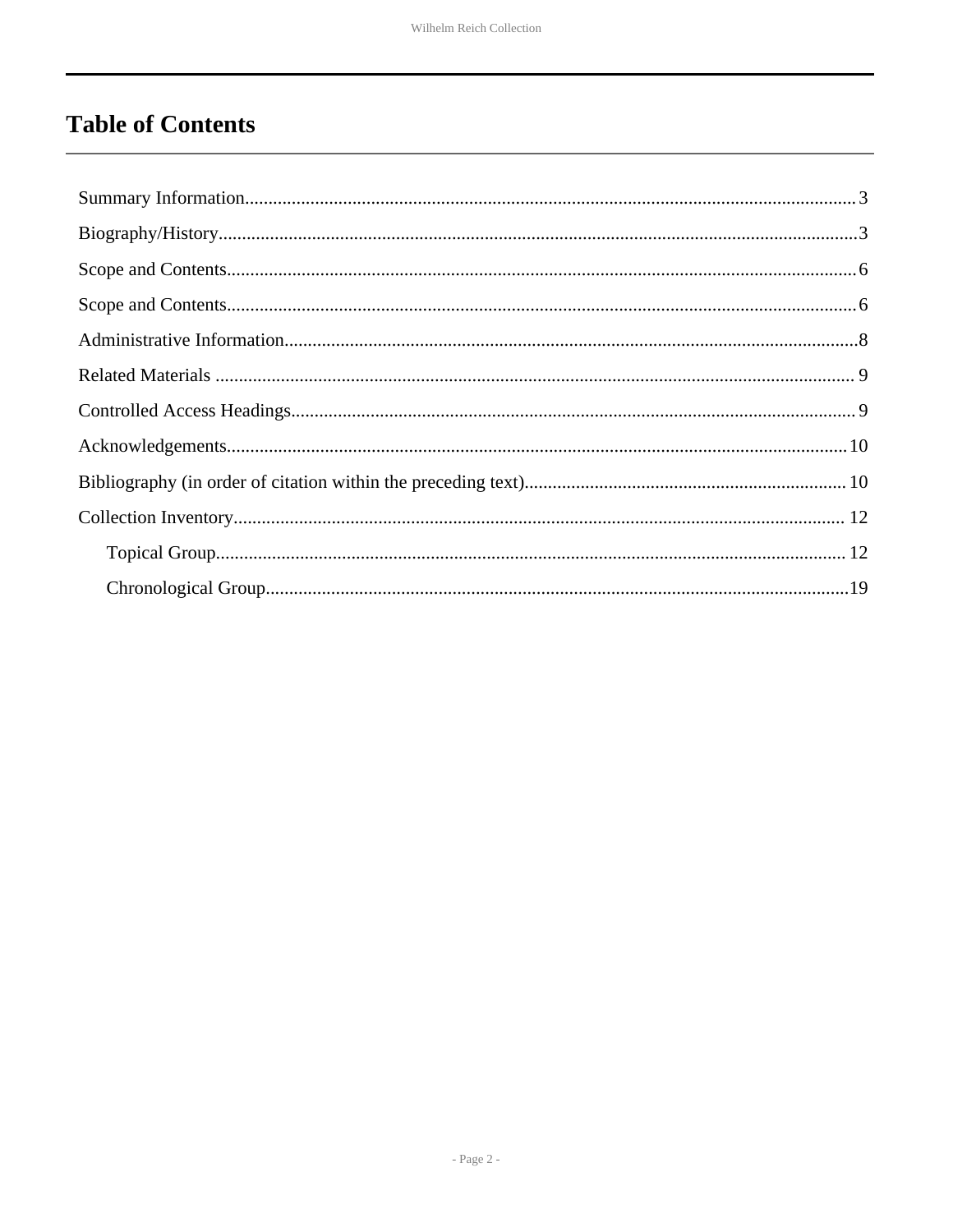## <span id="page-2-0"></span>**Summary Information**

| <b>Repository</b>  | University of Pennsylvania: Library at the Herbert D. Katz Center for<br><b>Advanced Judaic Studies</b> |
|--------------------|---------------------------------------------------------------------------------------------------------|
| <b>Title</b>       | <b>Wilhelm Reich Collection</b>                                                                         |
| <b>Call number</b> | ARC MS 19                                                                                               |
| Date [bulk]        | 1876-1929                                                                                               |
| Date [inclusive]   | 1870-1929                                                                                               |
| <b>Extent</b>      | 4 linear feet (8 containers)                                                                            |
| Language           | Multiple languages                                                                                      |

## <span id="page-2-1"></span>**Biography/History**

#### Early Life

Wilhelm Reich was born October 18, 1852, in Karlburg, Hungary, in the county of Pressburg. (1) He was one of a distinguished family of rabbis, the most famous of whom was his eldest brother, Koppel. (2) The following biographical information about Rabbi Koppel Reich is provided as a likely guide to Wilhelm Reich's own parentage and upbringing.

Biographical sketches of Koppel Reich vary in some important details, but agree that he was born in Verbo (Vrbove), Hungary in 1838. The *Encyclopedia Judaica* states that his father was Abraham Ezekiel Reich, "rabbi of Bannewitz." (3) The *Universal Jewish Encyclopedia* states that his grandfather was Jacob Koppel Altenkunstadt, known as Koppel Charif. (4) The *Jewish Encyclopedia* states that his grandfather was rabbi at Verbo, and that he wrote "Hiddusche Yabez" on the Talmudic treatise Hullin, published in Pressburg in 1837. (5)

Koppel Reich had a wide general education. He succeeded his father-in-law as the rabbi of Sobotist (Szobotiszt) in 1860. The *Encyclopedia Judaica* states that twenty years later [1880] Koppel became rabbi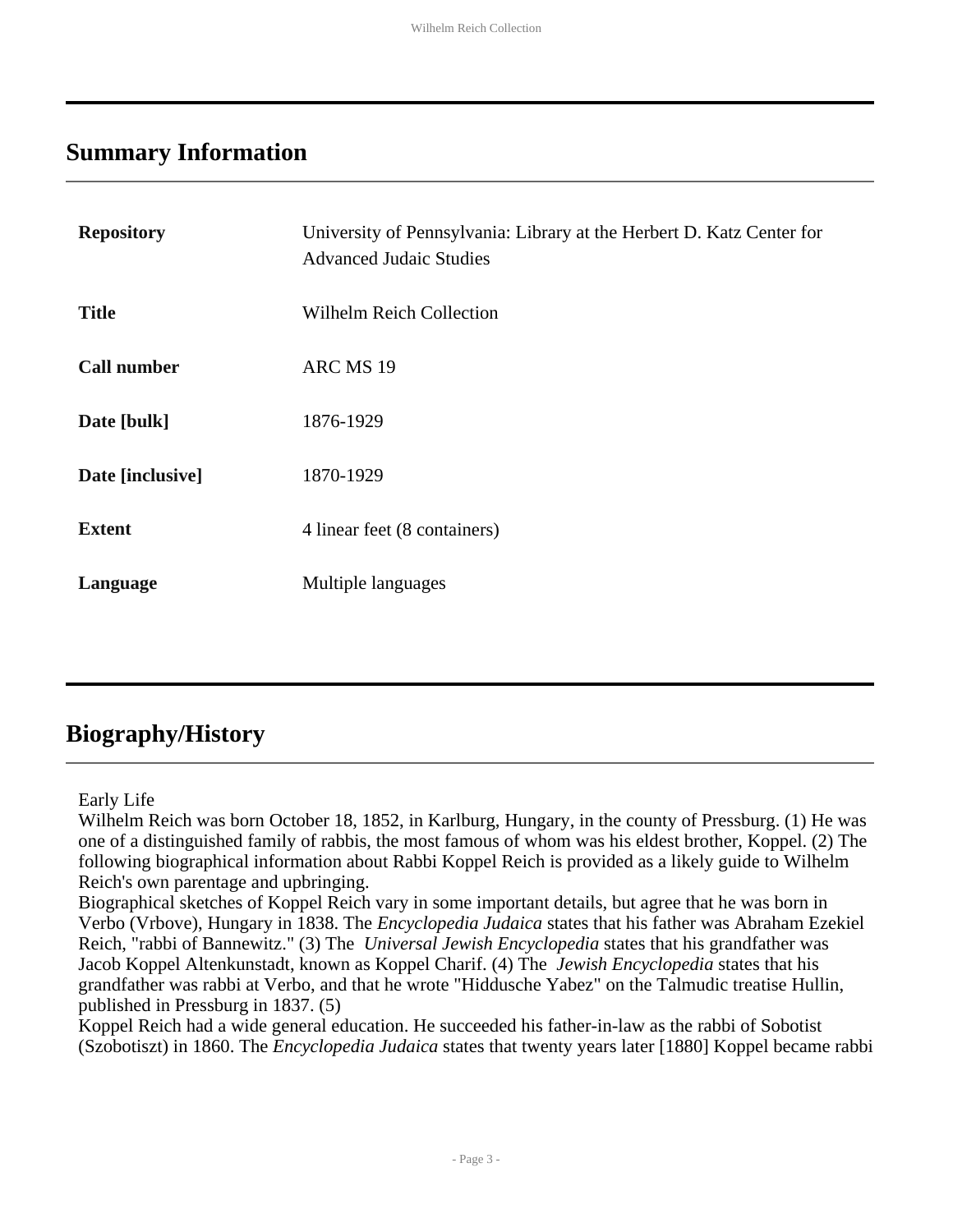of Verbo, "where his grandfather had previously held office." But the *Universal Jewish Encyclopedia* states that he followed his father in the rabbinate of Verbo from 1872 on. (See Related Collections, page 11.)

He was elected chief rabbi of the autonomous Orthodox community of Budapest in 1889, a position that was not filled after his death. Koppel Reich was also made a royal councilor by Emperor Franz Joseph I. (4) In 1905 he presided over the convention of leaders who "drew up the regulations of Orthodox Jewry in Hungary." (3) In 1927 he became the first rabbi to represent the Orthodox Jewish community in the upper house of the Hungarian parliament, serving as its "oldest Senator." (2) All four of his sons, as well as his sons-in-law, served as Orthodox rabbis in Hungary and Czechoslovakia. Koppel Reich died in 1929, soon after the death of his younger brother, Wilhelm.

Education

In his curriculum vitae (dated 1918), Wilhelm Reich states that he "entered the then-existing rabbinical school in Verbo of his oldest brother (Koppel Reich)" at an early age. The vitae goes on to state that "at the age of 18, he entered the theological high school in Pressburg from which he received at 22 the rabbinical diploma. Afterwards, he attended the royal imperial university of Vienna, taking 6 semesters in pedagogy and philosophy." (1) Several items of correspondence in this collection address him as "Dr. Reich"; he is also referred to as "Dr. Reich" in a review of one of his books.

Marriage and Family

Wilhelm Reich had four children by his first marriage: Nathaniel, Albert, Max, and Emma. Both Nathaniel and Albert were born in Sarvar, Hungary. Wilhelm later remarried to Jenny Ellern; they had three children, Sidonie, Ernst, and Sigmund. (6) Sigmund, is briefly documented in the correspondence of Nathaniel Reich (2), and in the archives of Dropsie College (7). Further information may well be found in this collection.

According to the curriculum vitae of Dr. Nathaniel Reich, his father "intended him for the Rabbinate." Wilhelm therefore gave his son "a complete Rabbinical training in Bible, Talmud, and the other Rabbinical literature", as well as teaching him Hebrew, Aramaic, Arabic and Syriac "from childhood." (8) Neither Nathaniel nor Albert, however, pursued careers as rabbis. Career

Wilhelm Reich's vitae states that in 1875 he became rabbi to the congregation of the Sarvar county in Hungary. The materials in the Notebooks Series chronicle his work there from 1876 to 1879. In 1880 he was appointed the obberrabiner ("chief rabbi") of the Jewish community in Baden, and as such he received Austrian citizenship in the Baden district (also known as Baden bei Wien). He later became a member of the congregational school council and the poverty council, and taught the Jewish religion in the Baden middle schools. (1)

In the year 1894, the Jewish community of Neunkirchen received special ministerial permission to join the rabbinate of Baden, and Wilhelm Reich became the chief rabbi of both communities. (1) One of his responsibilities was to act as the head of the Israelitische Cultusgemeinde, the governmental jurisdiction over the Jewish community. He was to continue serving as Chief Rabbi until the end of his life. (2) A more personal aspect of Rabbi Reich's life revealed by this collection is the likelihood that he smoked. His financial records show purchases of tobacco, and a few items in the collection have burn marks typical of those left by cigarettes.

Literary Works

Seven books written by Rabbi Reich have been identified (see the list below). His work as an essayist is well-documented in this collection, and three of his publications are available in the Library of the Herbert D. Katz Center for Advanced Judaic Studies.

Published in 1875, *Chuth Hamschulosch* is a group of three addresses which he delivered in the synagogue in Sarvar, Hungary. In 1888, he published *Patriotische Reden*, containing patriotic speeches in honor of the 40th year of the reign of Emperor Franz Joseph I of Austria. In 1900, he published a second *Patriotische Reden* in honor of the Emperor's 70th birthday.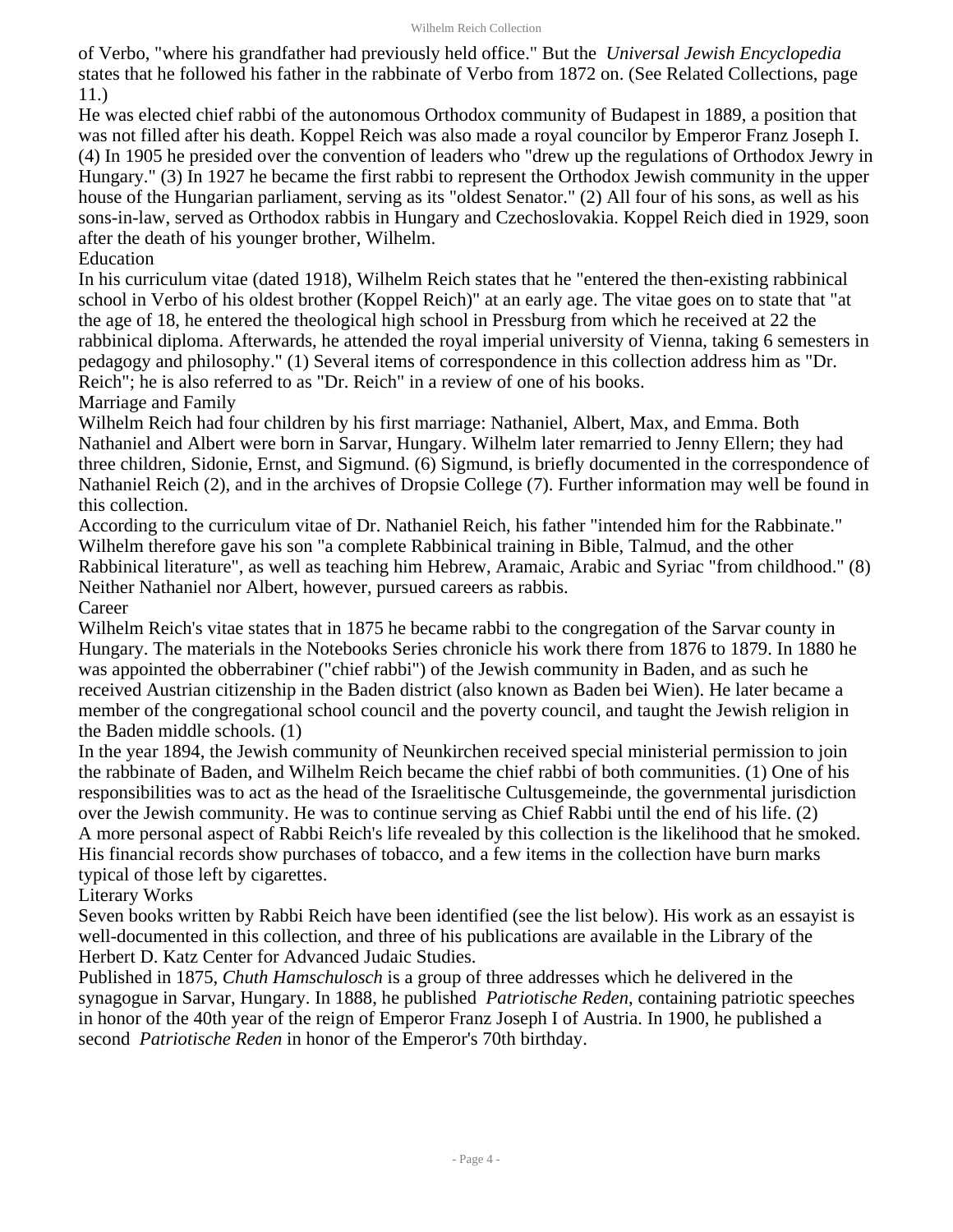His book of essays on biblical, talmudic, social and historical issues, *Culturfragen*, was published in 1889. According to his vitae, he also established a weekly periodical publication in 1894 called "Der Reichsboter" ("The Imperial Messenger"), in which he published German translations of the Talmud. At one time it seems he planned to write a series of books to be called *Das Prophetische Schrifttum*, treating "...the prophetic oracles from the historical point of view, with especial use of Herodotus, the Maccabean histories, and Josephus." (9) The first volume of this projected series, *Jesaias* (Isaiah), was issued in 1892, and may have been the only one published.

Appearing in 1905, *Nach Osten!* (To the East) is a travelogue of Reich's visit to Palestine. His book *Beruhmte Juden-gemeinden des Osmanischen Reiches* (Famous Jewish communities of the Ottoman empire) was published in 1913. His vitae also lists two articles published "in the war year, 1914"; these are "Osterreichische Zuversicht" (Austrian Confidence) and "Der Kaiser Betet" (The Emperor Prays). The range of Wilhelm Reich's interests as an author seems to have had some influence over his son Nathaniel's choice of vocation. In his vitae, Dr. Reich notes that he "resolved to make my life work a collection of data wherever found in Oriental records.... to write a complete history of the Jews in the Ancient Orient." (8) It is also worth noting that one of Wilhelm Reich's sons, Sigmund, had settled in Palestine by the 1920s. (2)

#### Funeral

Wilhelm Reich died of heat stroke in 1929 at the age of 76, a few weeks short of his fiftieth anniversary as Rabbi of Baden. His son Nathaniel was en-route from America to visit him at that time, and so missed his father's funeral. In a letter to Cyrus Adler, Dr. Reich expressed his deep grief over his father's death; he also related in detail what he had been told about the funeral:

"...All the Christian church officials, Catholics Protestants, etc. of Vienna and Baden-near-Vienna came into the Synagogue in full ornate dress, also the governor, the Mayor of Baden, the heads of the Districts; all streets through which the funeral went were officially lighted, and all stores (Jewish and Christian) closed. He was beloved by the Jews and Christians alike, he was 'Honorary Citizen' of the City (Freedom of the City), had the highest orders of the Old regime and was just [about] to receive the highest order of the Republic when he died.... Even the heads of the anti-semitic party participated in the funeral because he was beloved by everybody..." (2)

Having arrived too late to see his father again, Dr. Reich stayed in Baden to supervise the dissolution of his parents' home. He arranged for his sister Sidonie, then living in Lubeck, Germany, to care for their ailing mother. While in Baden attending to these matters, he learned of the death of his uncle, Rabbi Koppel Reich.

### **BOOKS BY WILHELM REICH**

1. *Chuth Hamschulosch: Drie gottesdienstliche vortrage gehalten in der Synagoge zuSarvar*. Budapest, Dessauer's Buchdruckerei und Lithografie, 1875.

2. *Patriotische Reden: Herausgegeben zum 40 jahrigen Regierungs-Jubilaum Sr.Majestat des Kaisers Franz Josef I.* Baden, 1888.

3. *"Culturfragen" vom biblisch-talmudischen, socialen und geschichtlichen Standpunkte*. Vienna, Ch. D. Lippe, 1889. [NOTE: This title is in the library of the Herbert D. Katz Center for Advanced Judaic Studies.]

4. *Jesaias. Exegetische-kritische Studien vorzuglich auf historischer Grundlage*. Vienna, Oskar Frank's Nachfolger, 1892. [NOTE: This title is in the library of the Herbert D. Katz Center for Advanced Judaic Studies.]

5. *Patriotische Reden: Herausgegeben als weiters folge zum 70 geburtstage Sr. Majestatdes Kaisers Franz Josef I*. Baden bie Wein, Israelitische Cultur-Gemeinde, 1900.

6. *Nach Osten!: Eine Judische Gesellschafttsreise nach Palastina*. Frankfurt am Main, J. Kauffman, 1905. [NOTE: This title is in the library of the Herbert D. Katz Center for Advanced Judaic Studies.]

7. *Beruhmte Judengemeinden des Osmanischen Reiches*. Frankfurt am Main, J. Kauffman, 1913.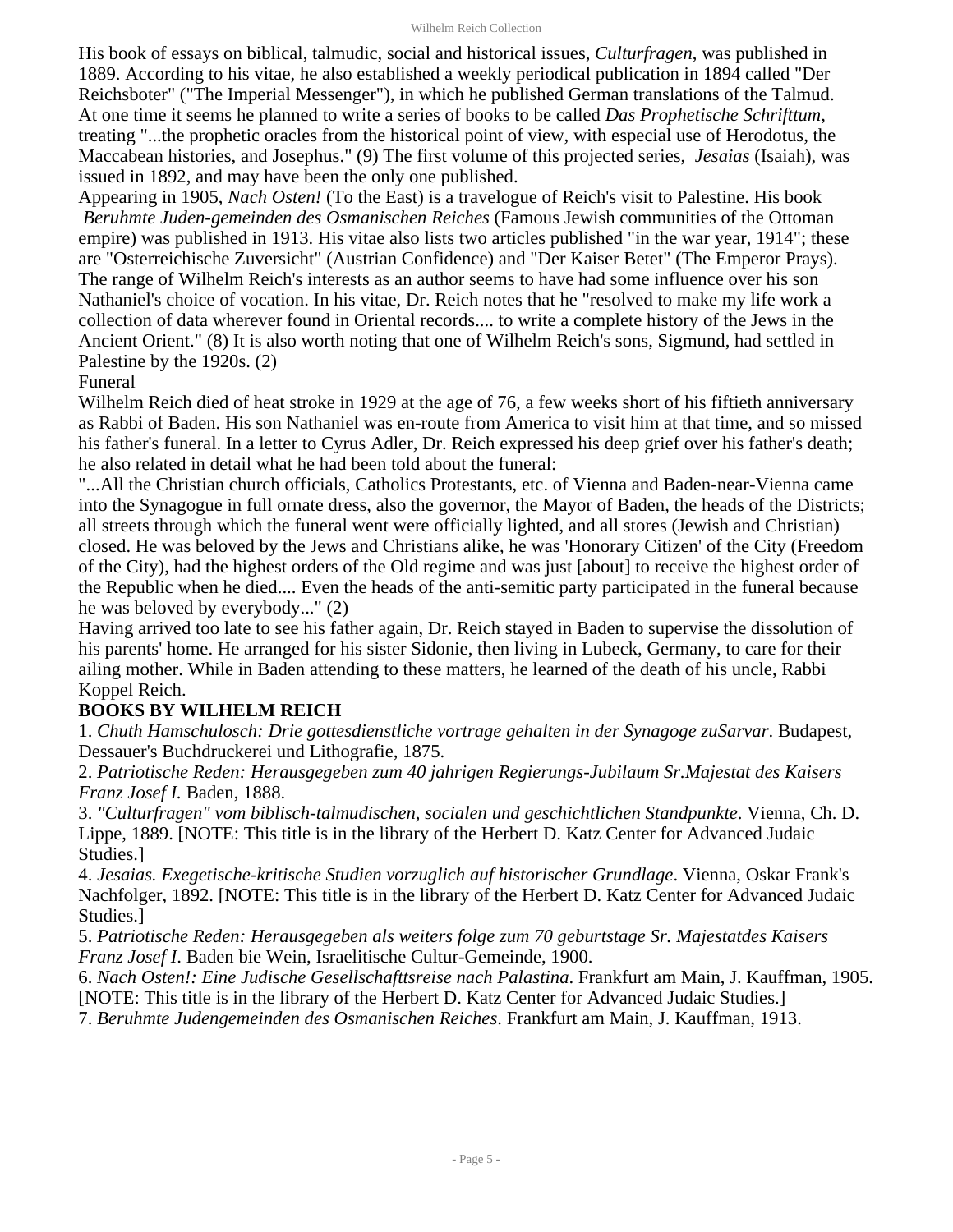## <span id="page-5-0"></span>**Scope and Contents**

The collection ranges in date from the 1870's (and perhaps earlier) through 1929. The majority of the material dates from 1876 to 1929. It consists almost entirely of sermons, financial ledgers, essays and drafts of publications created by Rabbi Wilhelm Reich, and of correspondence which he received. Most of the collection is written in German, Yiddish, and/or Hebrew, with some instances of Hungarian. At least two items are in French, and three are in English.

Both the topical content of the collection, comprising the papers of an Austro-Hungarian rabbi, and its dates (ranging virtually unbroken over six decades from the late 19th through the early 20th centuries), are significant. The systematic destruction of entire Jewish communities in Germany, Austria, Hungary and other European nations by the German Third Reich during WWII has made such materials scarce. In 1939, in the city of Vienna alone, 42 synagogues were destroyed, and "the library and archives of the community [were].... transported to Berlin." (10)

The depth of the collection adds to its desirability for research use. Rabbi Reich was a methodical man who seems to have believed in the adage "waste not want not." After his death, his papers were kept in Philadelphia by an equally methodical man, his son Nathaniel. There can be little doubt that this collection would have been lost if it had remained in Baden.

The collection will be of particular interest to those studying Jewish life in Western Europe during this time period; perhaps the most useful material for this purpose is that in the Financial Records Series. Because of Wilhelm Reich's pivotal role in the Jewish community of Baden, those researching that locality may find it a rich source of information. It also provides a rare insight into Wilhelm Reich's rabbinate, his religious and philosophical thought, as well as his historical and social interests. The collection may also reveal something of the general rabbinic practice of that era.

Most of the collection is written on small pieces of paper, usually made from larger sheets. A number of documents are written on pieces torn from printed letterhead, and on the back of other documents. Many of the items are folded and sewn, but the majority are loose sheets with no page numbering. This makes it imperative that special care be taken in handling the material, to prevent disarranging the contents of each folder.

There is a draft copy of Rabbi Reich's book *Beruhmte Judengemeinden des Osmanischen Reiches* in the Notebooks Series. There is also a draft which appears to be part of his proposed series, *Das Prophetische Schrifttum*; this may be a draft of the one volume which is known to have been published (J *esaias*). Traces of his other books, particularly the titles *Patriotische Reden* and *Culturfragen....* are likely to be found in the collection among the various essays in the Topical Group and the Notebooks Series. Because Wilhelm Reich's papers became the property of his son Nathaniel, these two collections were acquired simultaneously by Dropsie College (the parent organization of the Herbert D. Katz Center for Advanced Judaic Studies) after Dr. Nathaniel Reich's death. The extent to which the two men's papers were mingled during Dr. Reich's lifetime cannot be known. For this reason, it is perhaps likely that certain papers now kept in the Nathaniel Reich Collection. should more properly be housed with his father's papers. The reverse, while less likely, is also possible.

## <span id="page-5-1"></span>**Scope and Contents**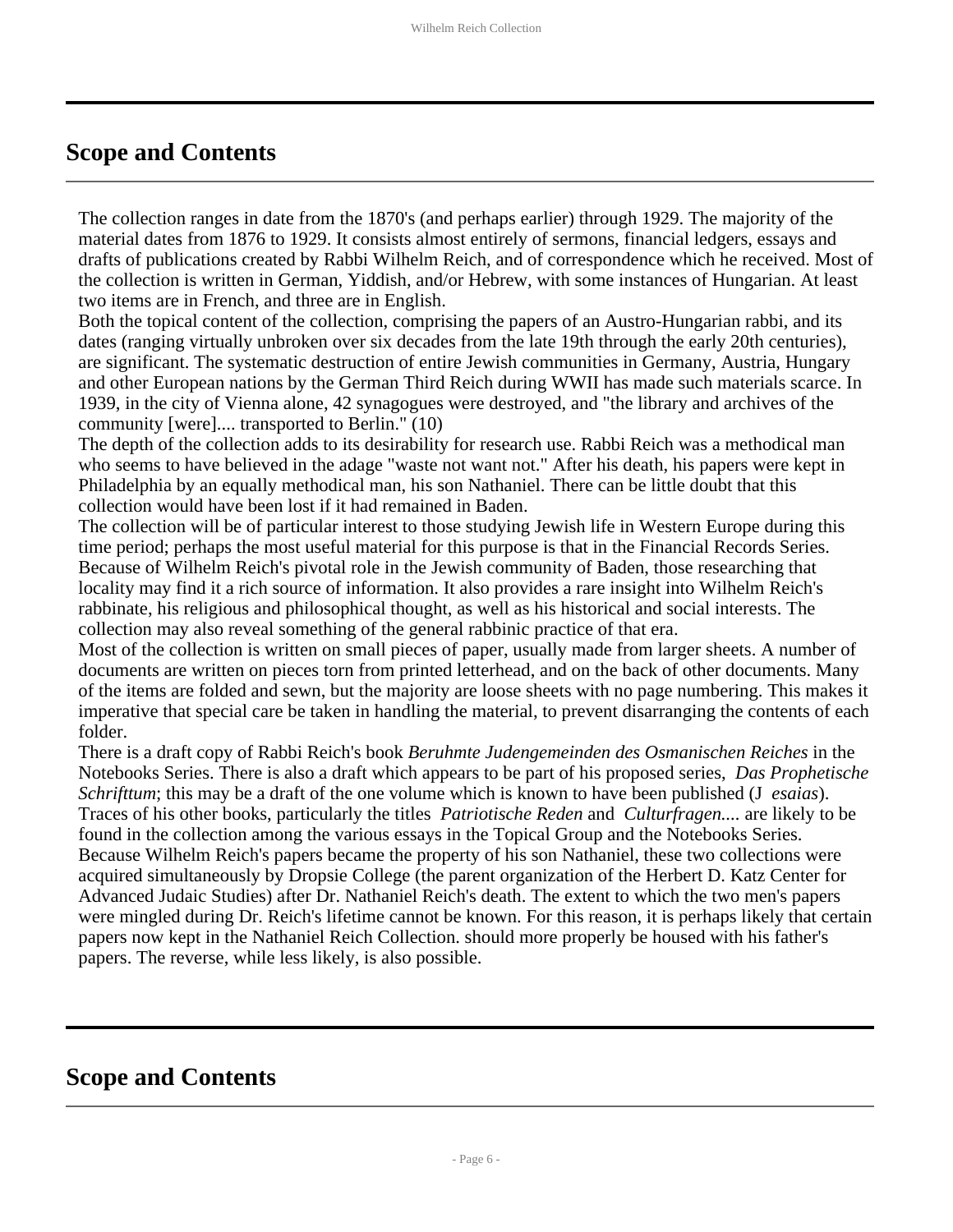The collection is arranged in three distinct groups: Topical, Chronological, and Unidentified. The researcher should note that these three groups are organized in different ways.

The six Topical series are Commentaries on Biblical Passages, Sermons for Festivals, Commentaries on Talmud, Works on History and Philosophy (chiefly essays), Correspondence, and Rabbinate. These series were established during the initial processing of the collection, and the title of each is self-explanatory. The two Chronological series are Financial Records and Notebooks. These series were established during the second phase of processing. The bulk of the collection is divided between the Topical Group, and the Notebooks Series in the Chronological Group. The following descriptions explain the rationale for this "split level" arrangement. For more information, see the Processor's Note.

#### Topical Group

It is possible that much of the material in the Topical Group pre-dates the rest of the collection. Both the notebooks and financial records were found to be substantially complete from 1876 to 1929. In addition, those materials were found in a fairly stable chronological order. All of this suggests that the remaining material (now arranged by subject) may also have been found in a similar order, and may date from an earlier period in Rabbi Reich's life.

Chronological Group

Notebooks Series

During the second phase of processing, a set of 23 notebooks was discovered among the Center's unprocessed collections. This set was recognized as belonging to the Wilhelm Reich papers. It would appear that these notebooks had been separated from the rest of the two related Reich Collections long before they were first processed.

The notebooks range in date from 1876 to 1929. One is a bound volume; all of the others contain loose holographic materials, arranged in roughly chronological order. Their contents appear to include the full range of materials found in the Topical Group. It appears that this is the manner in which Rabbi Reich himself kept these records. Whenever possible, the order in which these materials were found has been left undisturbed. Exceptions include over-sized items, photographs, and some items that were moved from one notebook to another on the basis of their date. The cover of each of these notebooks has been retained in the collection as an aid to the identification of the contents.

Financial Records Series

Judging from the condition of the notebooks when found, the material which comprises virtually the entire Collection was originally kept together in a simple chronological arrangement, with no divisions by subject. The sole exception seems to have been the Financial Records, which were found bundled together apart from the rest of the material. Significantly, these, too were in chronological order.

This Series consists of a number of annual "ledgers," similar in format to the rest of the collection. They were written on various pieces of paper, often torn from larger sheets, which were then folded and sometimes sewn together. Like the Notebooks Series, these ledgers range in date from 1876 to 1929. Together, they form an unusually complete and detailed record of the personal finances of a Western European rabbi throughout that period. They are also likely to illuminate the finances of the two principal communities which he served, Sarvar, Hungary and Baden bei Wien, Austria.

The ledgers include entries for both expenditures and income. Typical expenses include such items as purchases of clothing, tobacco, or postage, gifts to charity, and monies given "to my wife," perhaps for housekeeping. Frequent sources of income were payments for such services as officiating at a wedding or providing a birth certificate, as well as his salary, and gifts of money from various individuals. Unidentified Group

This material was found in a separate location from the rest. While not all the items in this group have been positively identified, there are sufficient similarities in physical format, handwriting, and subject matter to warrant the inclusion of the material in this collection. Many of the items in this group are sermons, while others appear to be essays. Three of the items in this group are in English, one of which appears to be in the hand of Nathaniel Reich. These materials are not arranged in any systematic order.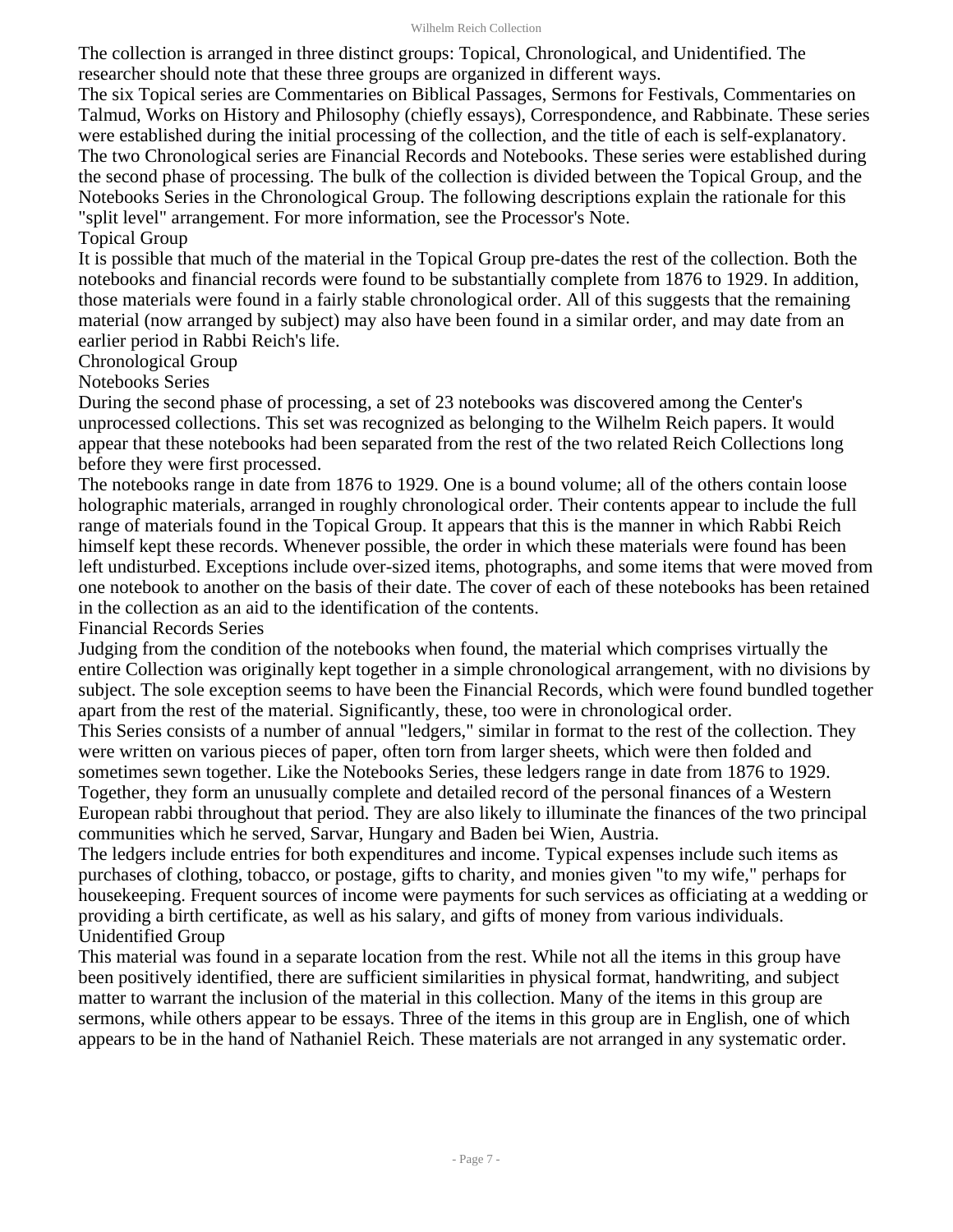Container List, explanation

The container list that follows is only a rough inventory of the contents of the collection. The number of separate leaves ( **not** pages) in each folder is noted in parentheses. When known, the date is also given. The notation "Undated" indicates that the date is unknown or uncertain. Many of the items are dated in Hebrew.

The notation "with summaries by Jonathan Weiser" indicates that Mr. Weiser has supplied brief summary information about the contents of that folder.

Where possible, notes are made of the languages in which the materials in each folder are written, or presumed to be written:

- E : English
- F : French
- G : German
- H : Materials written in Hebrew and/or Yiddish
- O : Other languages (primarily Hungarian)
- Y : Materials written in Yiddish and/or Hebrew

The material found in each of the loose notebooks in the Notebooks Series fills several folders. These are arranged in the same order in which they were found. This order is indicated by sequential letters following the date: A, B, C, etc.

## <span id="page-7-0"></span>**Administrative Information**

University of Pennsylvania, Library at the Herbert D. Katz Center for Advanced Judaic Studies

#### 1993

Finding aid prepared by Judith A. Robins (Archivist).

#### **Use Restrictions**

Great care must be taken in handling this material to prevent disarranging the contents of each folder

#### **Immediate Source of Acquisition note**

This collection was acquired together with the Nathaniel Reich Collection in 1944

#### **Processor's Note**

This collection was first organized in 1988-89 by Jonathan Weiser, Library Assistant. He first segregated the material into two distinct collections: the papers of Dr. Nathaniel Reich and his father Rabbi Wilhelm Reich. He then organized a portion of Rabbi Reich's papers according to broad subject categories. Judging from the notebooks and financial records, it appears that the original order of all this material was chronological.

The collection was processed a second time in 1992-93 by Judith Robins, Archivist, who retained Mr. Weiser's subject schema for all but the Notebooks Series and the Unidentified Group. She would like to acknowledge her debt to her predecessor for his extensive and useful work.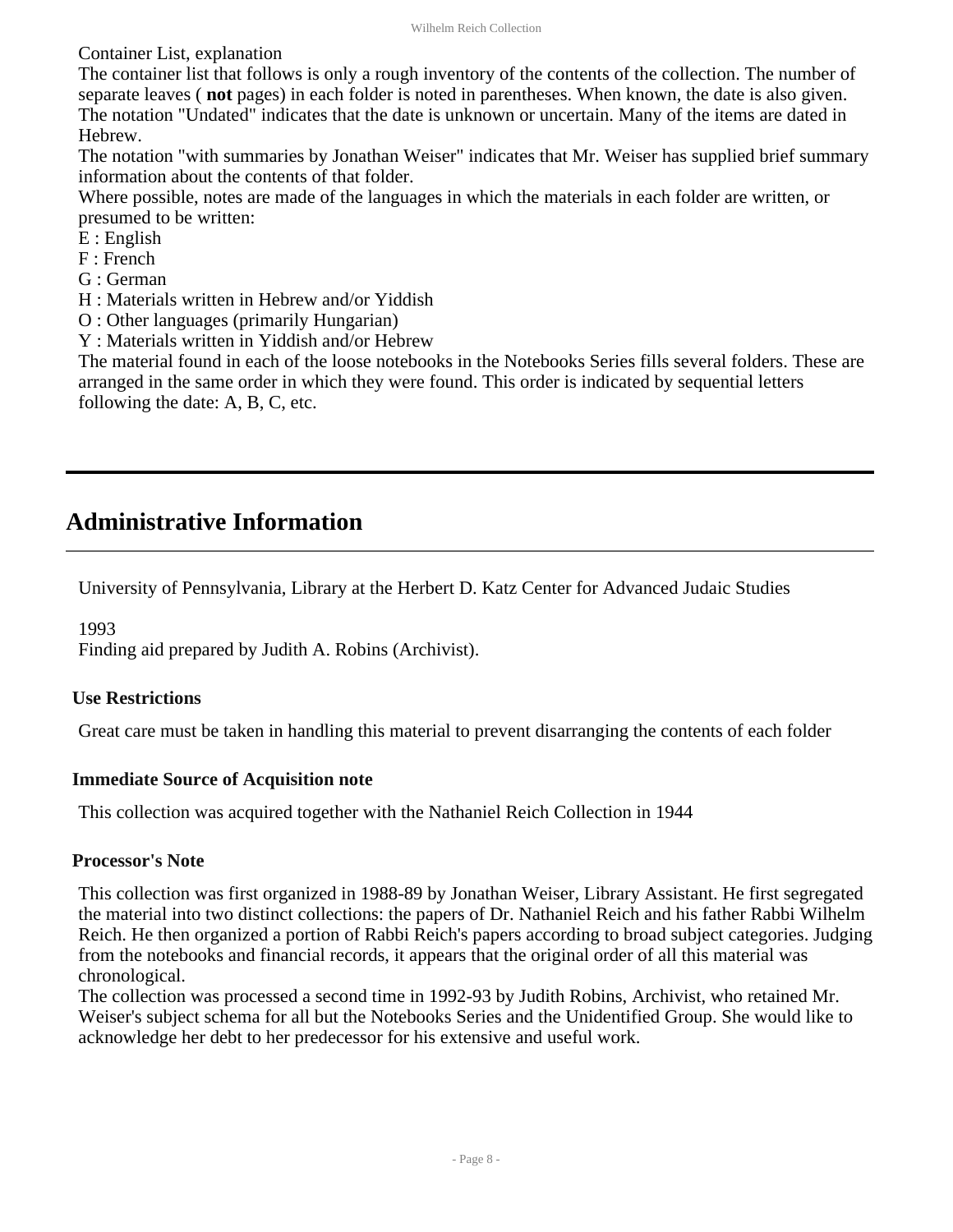This collection presents great difficulties in terms of legibility. The majority of the material is thought to be in Rabbi Reich's hand, which is often illegible; so much so, that it has proven difficult to determine even the language in which some items were written (e.g.: German or Hungarian). Another hindrance, during the second phase at least, has been the processor's lamentable ignorance of the Yiddish language. Still another problem is inherent in the format of this collection. The great majority of the items were written on small scraps of paper, most of them without page numbering. The processor was often able to deduce that certain loose leaves belonged to a single document, based on such evidence as the type and size of the paper, matching folds, etc.. But even in a single, sewn document there are often variations in the type of paper and color of ink used. So it must be assumed that a proportion of the loose sheets in various documents (such as the multiple pages of a single letter or sermon) may have been separated from one another.

A third phase of processing, conducted by persons knowledgeable in Yiddish and the other relevant languages, is certain to yield far more valuable results than have been achieved to date. Until such time as this may be done, the researcher will be obliged to search carefully for the integral materials in all these languages.

NOTE: Great care must be taken when handling this material to prevent disarranging the contents of each folder.

## <span id="page-8-0"></span>**Related Materials**

#### **Related Archival Materials note**

Related collections in this repository:

Nathaniel Reich Collection; Rare Ms. 241.

For more information about this family, the researcher is encouraged to consult the Nathaniel Reich Collection (CJS ARC MS 20) in this repository, which contains his correspondence with many family members.

It is likely that there is some connection between the Wilhelm and Nathaniel Reich Collections and the Library's MS241, "Pinkas of the Hevrah Kadisha le-Gemilut Hasadim of Subotica (Yugoslvia)," a record-book of the community of "Subotitsa" (most probably the former Subotica, Yugoslavia.). Related material in other collections: Medrashia Rabbi Koppl Reich Biblical Academy, Jersualem.

## <span id="page-8-1"></span>**Controlled Access Headings**

**FORM/GENRE(S)**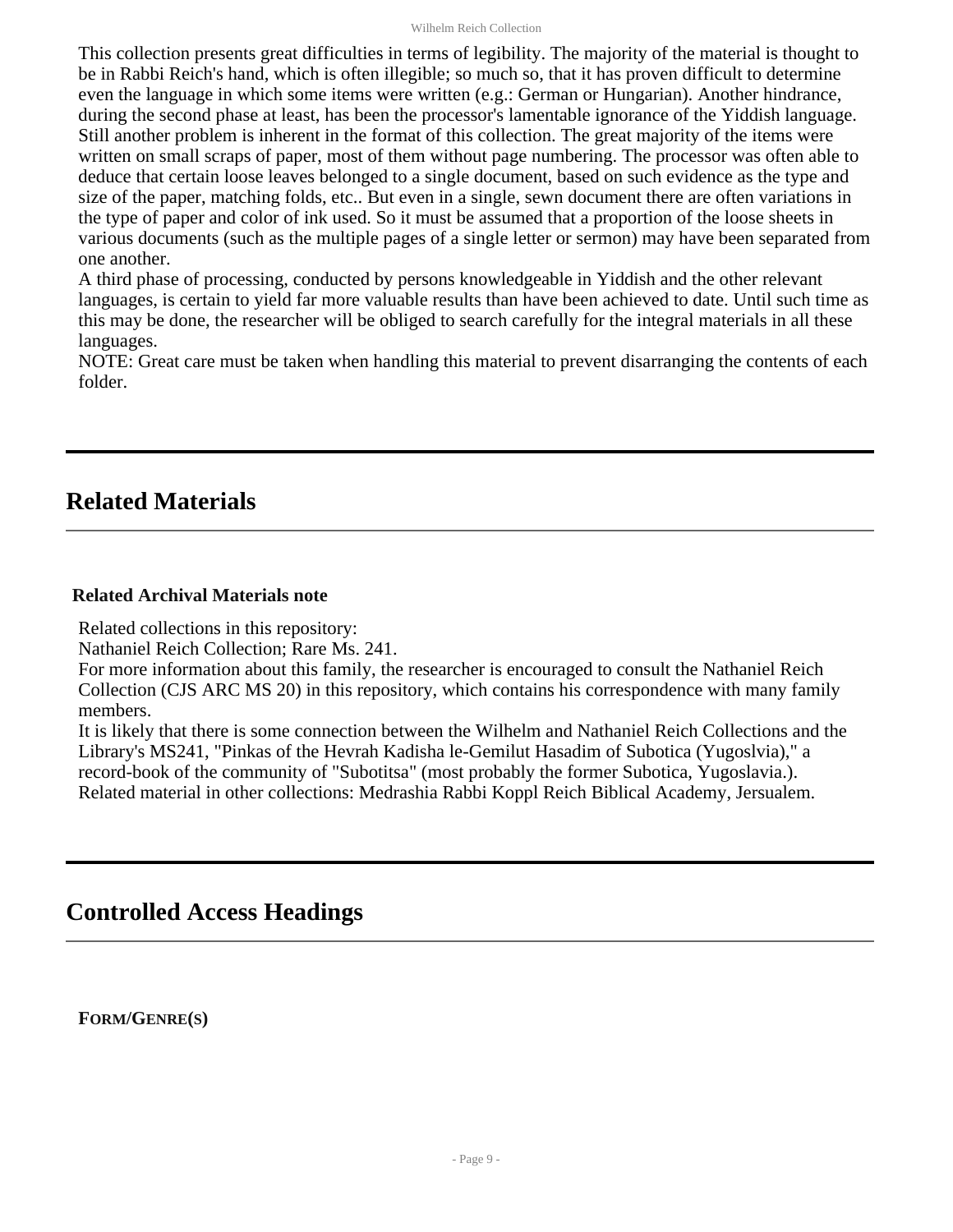- **Correspondence**
- **Manuscripts**

#### **SUBJECT(S)**

• Jews--Study and teaching

## <span id="page-9-0"></span>**Acknowledgements**

Assistance in identifying Hungarian-language materials was received from Dr. Edward Breuer, Assistant Professor of Religious Studies at the University of Pennsylvania. Help in translating items in the Financial Records Series was received from Dr. Sol Cohen, Collection Development Librarian of the Center for Judaic Studies. Mr. Arthur Kiron, Manuscripts Curator and Assistant Archivist of the Center, provided translations of material in the Notebooks Series. Mrs. Judith Leifer, Reference Librarian of the Center, also furnished translations of German-language publications. Miss Greta Beck and Mrs. Leifer together translated Rabbi Reich's vitae, with assistance from Dr. Yosef Burg. Additional assistance was received from Mr. Thomas Scharf of Vienna, Austria.

## <span id="page-9-1"></span>**Bibliography (in order of citation within the preceding text)**

1. Curriculum vitae of Wilhelm Reich, March 11, 1918. Wilhelm Reich Collection, Box 7, FF 17, Herbert D. Katz Center for Advanced Judaic Studies.

2. Letter from N. J. Reich to Cyrus Adler, Sept. 18, 1929. Cyrus Adler Papers, Dropsie College Archives, Herbert D. Katz Center for Judaic Studies.

3. *Encyclopedia Judaica*. Jerusalem, Keter Publishing House Ltd., 1971, Vol. 14, page 46.

4. *The Universal Jewish Encyclopedia*. New York, The Universal Jewish Encyclopedia, Inc., 1939, Vol. 9, page 114.

5. *The Jewish Encyclopedia*. New York, Funk and Wagnalls Company, 1901, Vol. 1, page 469.

6. Letter from Nathaniel Reich to Cyrus Adler, Nov. 15, 1933. Cyrus Adler Papers, Dropsie College Archives, Herbert D. Katz Center for Advanced Judaic Studies.

7. Letter from the British Consulate General of Philadelphia to the Secretary of Dropsie College, Jan. 12, 1944. Neuman Presidential Papers, Dropsie College Archives, Hebrert D. Katz Center for Advanced Judaic Studies.

8. Curriculum vitae of Nathaniel Reich. Nathaniel Reich Collection, Herbert D. Katz Center for Advanced Judaic Studies.

9. Book review by H. P. Forbes. [Title and place of publication unknown.] September, 1893, pp. 565-6. Wilhelm Reich Collection, Box 5, FF 4., Herbert D. Katz Center for Advanced Judaic Studies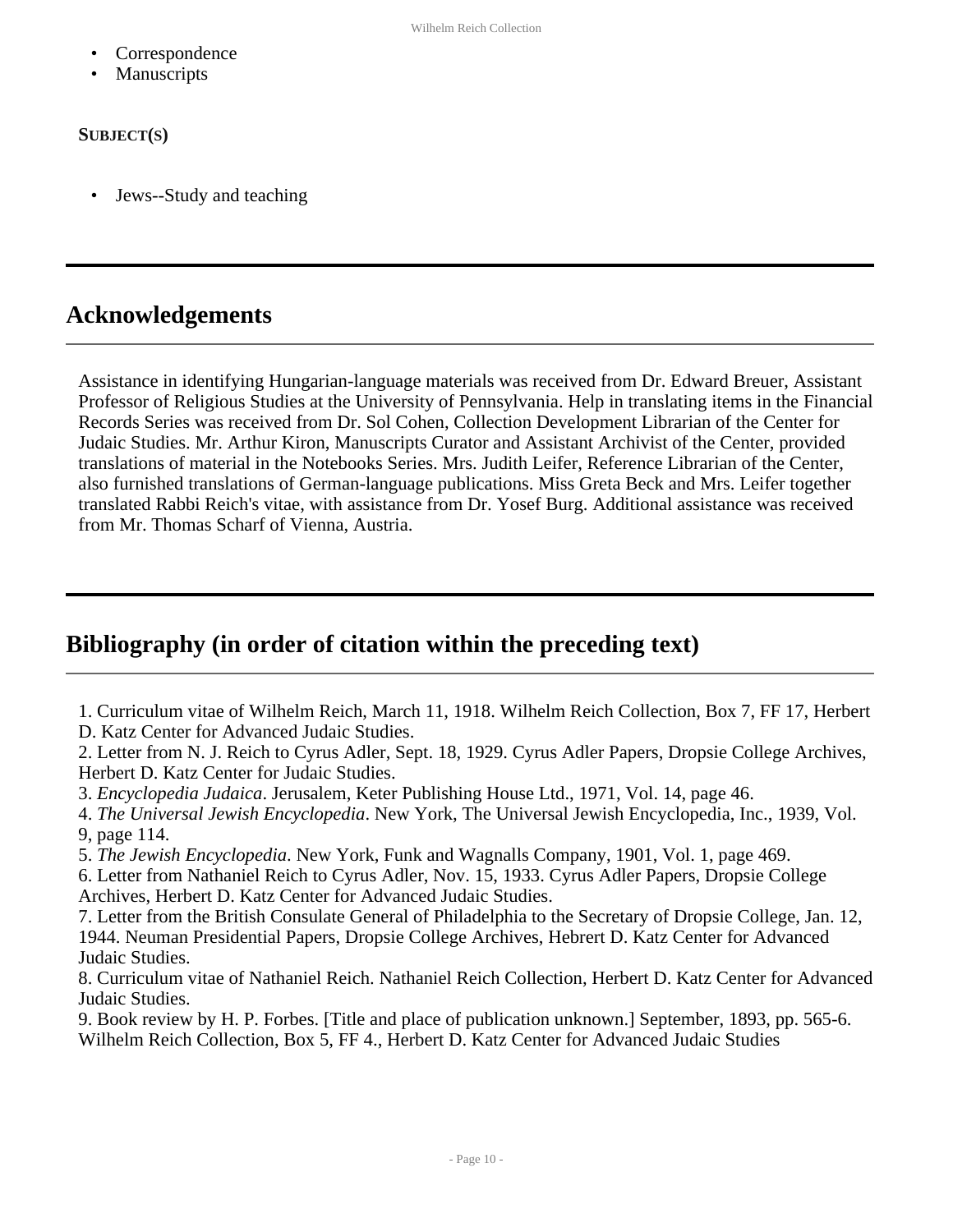10. Bentwich, Norman. "The Destruction of the Jewish Community in Austria 1938-1942," pp. 467-545, in: *The Jews of Austria: Essays on their Life, History and Destruction*, edited by Josef Fraenkel. London, Valentine, Mitchell & Co., Ltd., 1967.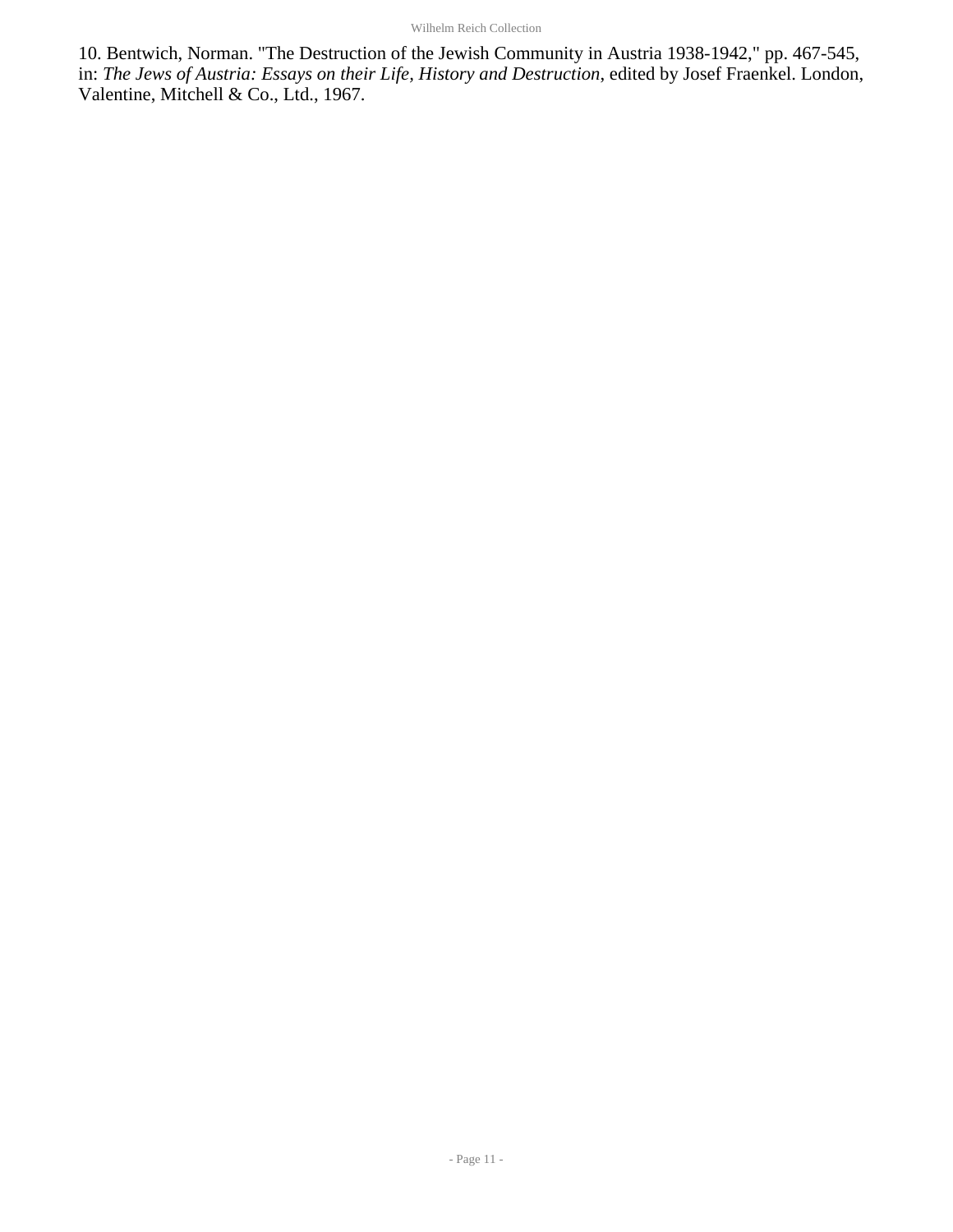# <span id="page-11-0"></span>**Collection Inventory**

## <span id="page-11-1"></span>**TOPICAL GROUP.**

## **COMMENTARIES ON BIBLICAL PASSAGES.**

|                                | <b>Box</b>   | Folder         |
|--------------------------------|--------------|----------------|
| Commentaries H (7 leaves).     | $\mathbf{1}$ | $\mathbf{1}$   |
| Commentaries GH (6 leaves).    | $\mathbf{1}$ | $\overline{2}$ |
| Commentaries H (4 leaves).     | $\mathbf{1}$ | 3              |
| Commentaries HO (4 leaves).    | $\mathbf{1}$ | $\overline{4}$ |
| Commentaries HO (4 leaves).    | $\mathbf{1}$ | 5              |
| Commentaries O (10 leaves).    | $\mathbf{1}$ | 6              |
| Commentaries HO (2 leaves).    | $\mathbf{1}$ | $\overline{7}$ |
| Commentaries HO (28 leaves).   | $\mathbf{1}$ | 8              |
| Commentaries H (3 leaves).     | $\mathbf{1}$ | 9              |
| Commentaries O (1 leaf), 1908. | $\mathbf{1}$ | 10             |
| Commentaries O (1 leaf).       | $\mathbf{1}$ | 11             |
| Commentaries O (3 leaves).     | $\mathbf{1}$ | 12             |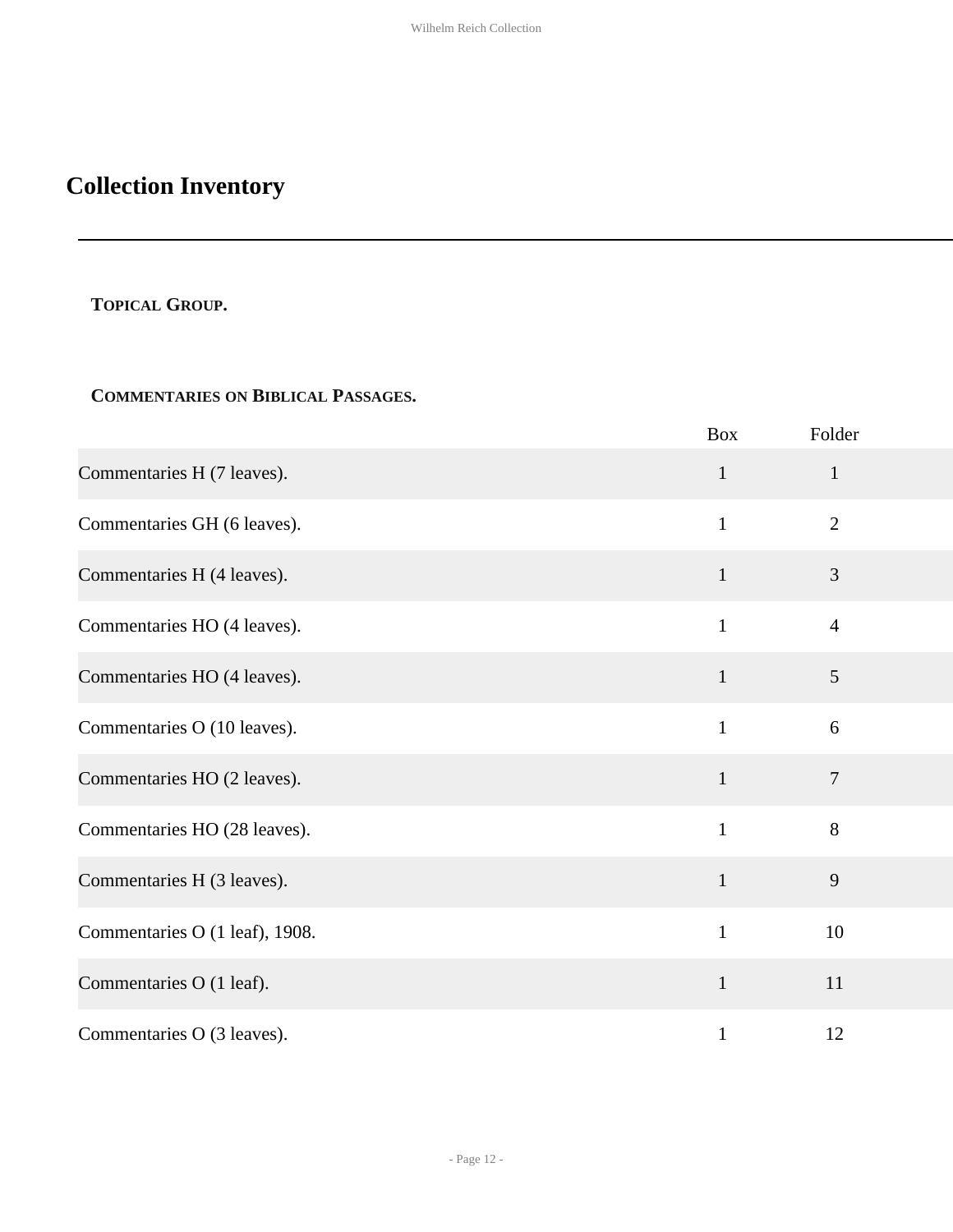| Commentaries HO (27 leaves).                                   | 1            | 13 |
|----------------------------------------------------------------|--------------|----|
| Psalms H (13 leaves).                                          | $\mathbf{1}$ | 14 |
| Job H (9 leaves).                                              | $\mathbf{1}$ | 15 |
| Commentaries with summaries by Jonathan Weiser, H (2 leaves).  | $\mathbf{1}$ | 16 |
| Commentaries with summaries by Jonathan Weiser, H (4 leaves).  | $\mathbf{1}$ | 17 |
| Commentaries with summaries by Jonathan Weiser, H (4 leaves).  | 1            | 18 |
| Commentaries with summaries by Jonathan Weiser, H (12 leaves). | $\mathbf{1}$ | 19 |
| Commentaries with summaries by Jonathan Weiser, H (5 leaves).  | 1            | 20 |

#### **SERMONS FOR FESTIVALS.**

|                                      | <b>Box</b>   | Folder |
|--------------------------------------|--------------|--------|
| Sermons for Festivals, H (1 leaf).   | $\mathbf{1}$ | 21     |
| Sermons for Festivals, O (4 leaves). | 1            | 22     |
| Sermons for Festivals, H (1 leaf).   | $\mathbf{1}$ | 23     |
| Sermons for Festivals, O (8 leaves). | $\mathbf{1}$ | 24     |
| Sermons for Festivals, H (1 leaf).   | 1            | 25     |
| Sermons for Festivals, H (2 leaves). | 1            | 26     |
| Sermons for Festivals, H (1 leaf).   | $\mathbf{1}$ | 27     |
| Sermons for Festivals, H (1 leaf).   | 1            | 28     |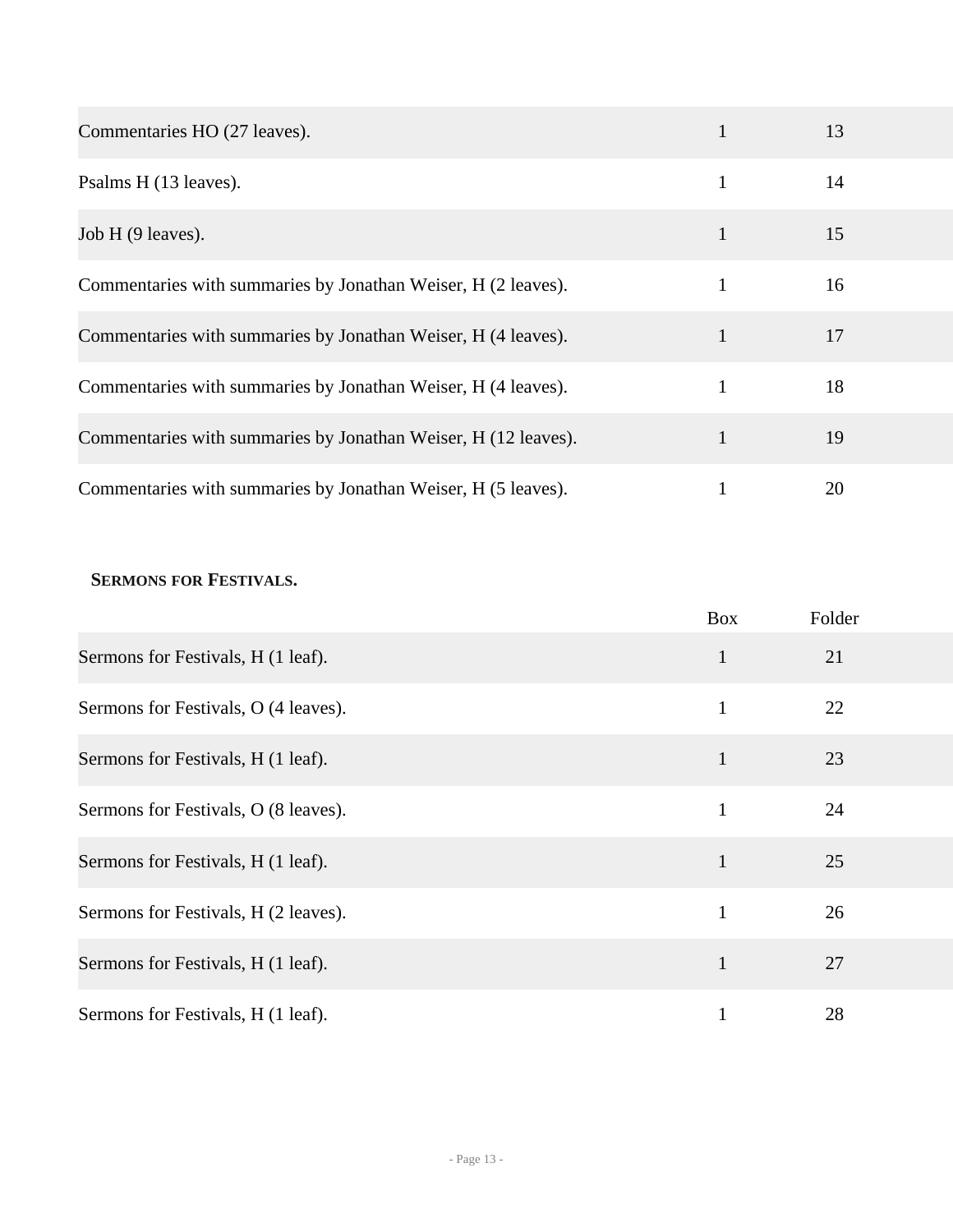| Sermons for Festivals, O (1 leaf).                        | 29 |
|-----------------------------------------------------------|----|
| Sermons for Festivals, O (3 leaves).                      | 30 |
| Sermons for Festivals, O (3 leaves).                      | 31 |
| Sermons for Festivals, H (24 leaves).                     | 32 |
| Sermons; with summaries by Jonathan Weiser, H (2 leaves). | 33 |
| Sermons, H (17 leaves).                                   | 34 |

### **COMMENTARIES ON TALMUD.**

|                                                                  | <b>Box</b>   | Folder |
|------------------------------------------------------------------|--------------|--------|
| Commentaries on Pirkei Avot, H (8 leaves).                       | 1            | 35     |
| Commentaries, with summaries by Jonathan Weiser, EH (18 leaves). | 1            | 36     |
| Commentaries, EH (2 leaves).                                     | $\mathbf{1}$ | 37     |
| Commentaries on Agada, H (6 leaves).                             | 1            | 38     |
| Commentaries on Agada, H (3 leaves).                             | $\mathbf{1}$ | 39     |
| Commentaries on Agada, H (1 leaf).                               | $\mathbf{1}$ | 40     |
| Commentaries on Agada, H (1 leaf).                               | $\mathbf{1}$ | 41     |
| Commentaries on Agada, O (1 leaf).                               | 1            | 42     |
| Commentaries on Agada, H (1 leaf).                               | $\mathbf{1}$ | 43     |
| Commentaries on Agada, H (2 leaves).                             |              | 44     |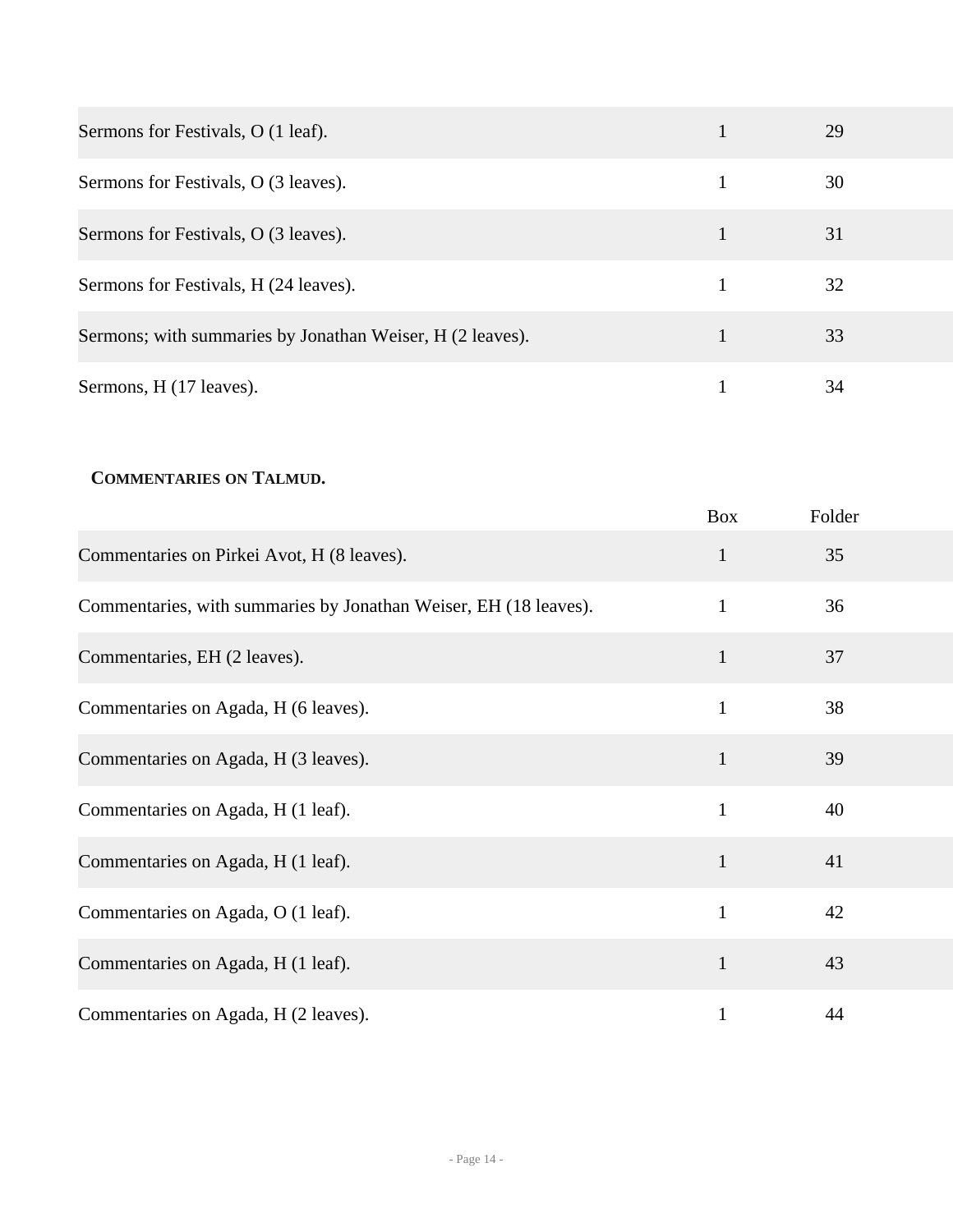| Commentaries on Halakhah, H (1 leaf).   | 1            | 45 |
|-----------------------------------------|--------------|----|
| Commentaries on Halakhah, H (1 leaf).   | $\mathbf{1}$ | 46 |
| Commentaries on Halakhah, H (1 leaf).   | $\mathbf{1}$ | 47 |
| Commentaries on Halakhah, H (3 leaves). | $\mathbf{1}$ | 48 |
| Commentaries on Halakhah, H (1 leaf).   | $\mathbf{1}$ | 49 |
| Commentaries on Halakhah, H (2 leaves). | $\mathbf{1}$ | 50 |
| Commentaries on Halakhah, H (1 leaf)).  | $\mathbf{1}$ | 51 |
| Commentaries on Halakhah, H (1 leaf)).  | $\mathbf{1}$ | 52 |
| Commentaries on Halakhah, H (2 leaves). | $\mathbf{1}$ | 53 |
| Commentaries on Halakhah, H (2 leaves). | $\mathbf{1}$ | 54 |
| Commentaries on Halakhah, H (3 leaves). | $\mathbf{1}$ | 55 |
| Commentaries on Halakhah, H (6 leaves). | $\mathbf{1}$ | 56 |

#### **WORKS ON HISTORY AND PHILOSOPHY.**

### **Related Archival Materials note**

Box 7 also contains some material in this series

|                                        | <b>Box</b> | Folder |
|----------------------------------------|------------|--------|
| History and Philosophy, O (3 leaves).  |            | 57     |
| History and Philosophy, HO (2 leaves). |            | 58     |
| History and Philosophy, HO (3 leaves). |            | 59     |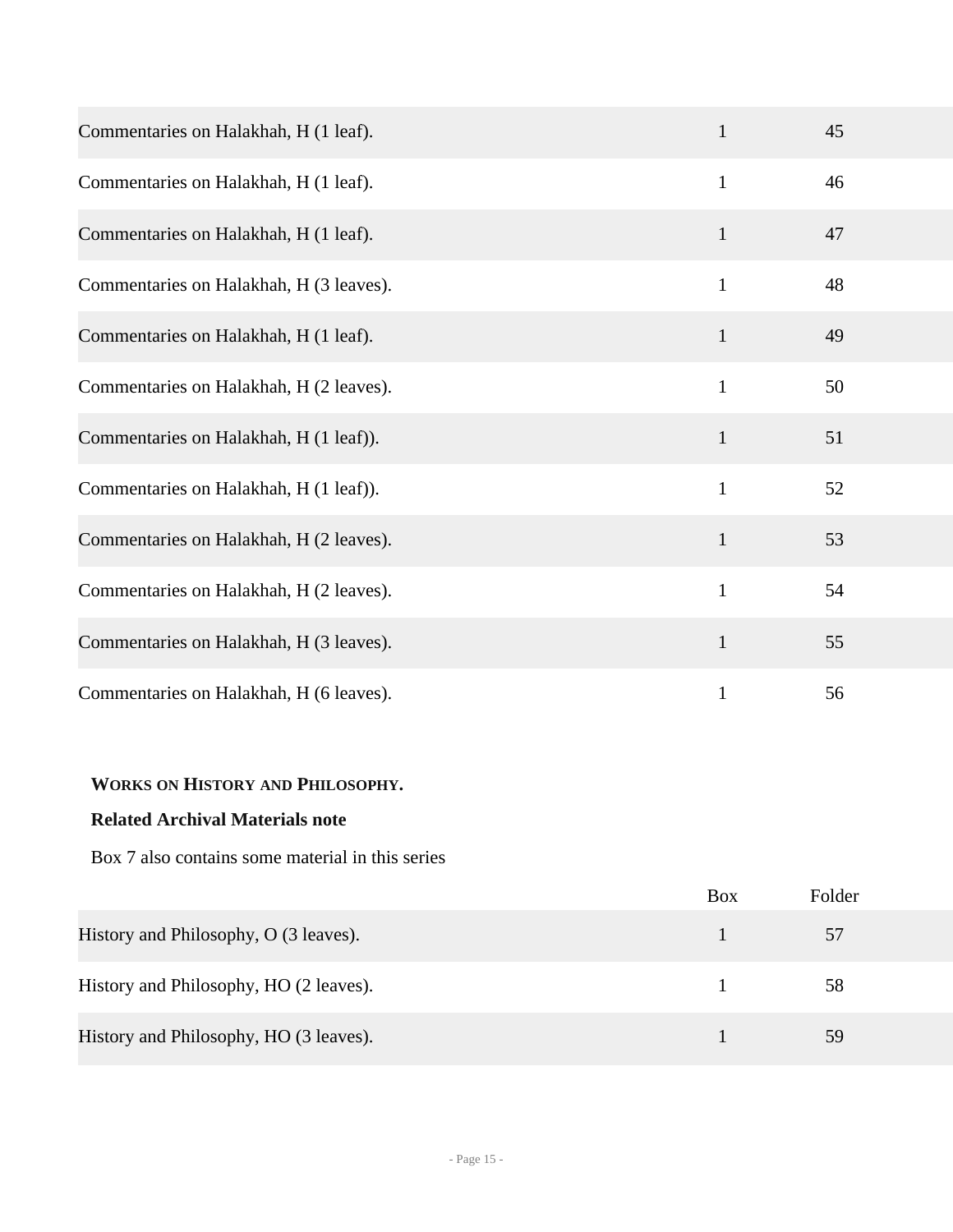| History and Philosophy, G (2 leaves).        |              | 60 |  |
|----------------------------------------------|--------------|----|--|
| History and Philosophy, G (2 leaves).        | $\mathbf{1}$ | 61 |  |
| History and Philosophy, HO (7 leaves).       | 1            | 62 |  |
| History and Philosophy, G (2 leaves).        | $\mathbf{1}$ | 63 |  |
| Talmudic and Persian History, G (10 leaves). | $\mathbf{1}$ | 64 |  |
| Palestine, G (19 leaves).                    | $\mathbf{1}$ | 65 |  |
| Miscellaneous essays, G (29 leaves).         | $\mathbf{1}$ | 66 |  |
| Kaiser Karl I, O (11 leaves).                | $\mathbf{1}$ | 67 |  |
| Poems, G (5 leaves).                         | 1            | 68 |  |

### **CORRESPONDENCE.**

## **Related Archival Materials note**

Oversized correspondence is in Box 7

|                                          | <b>Box</b>   | Folder |
|------------------------------------------|--------------|--------|
| Correspondence, O (5 leaves), 1873-1875. |              | 69     |
| Correspondence, F (1 leaf), 1876.        |              | 70     |
| Correspondence, O (2 leaves), 1912.      |              | 71     |
| Correspondence, O (2 leaves).            |              | 72     |
| Correspondence, H (1 leaf).              | $\mathbf{1}$ | 73     |
| Correspondence, H (1 leaf).              |              | 74     |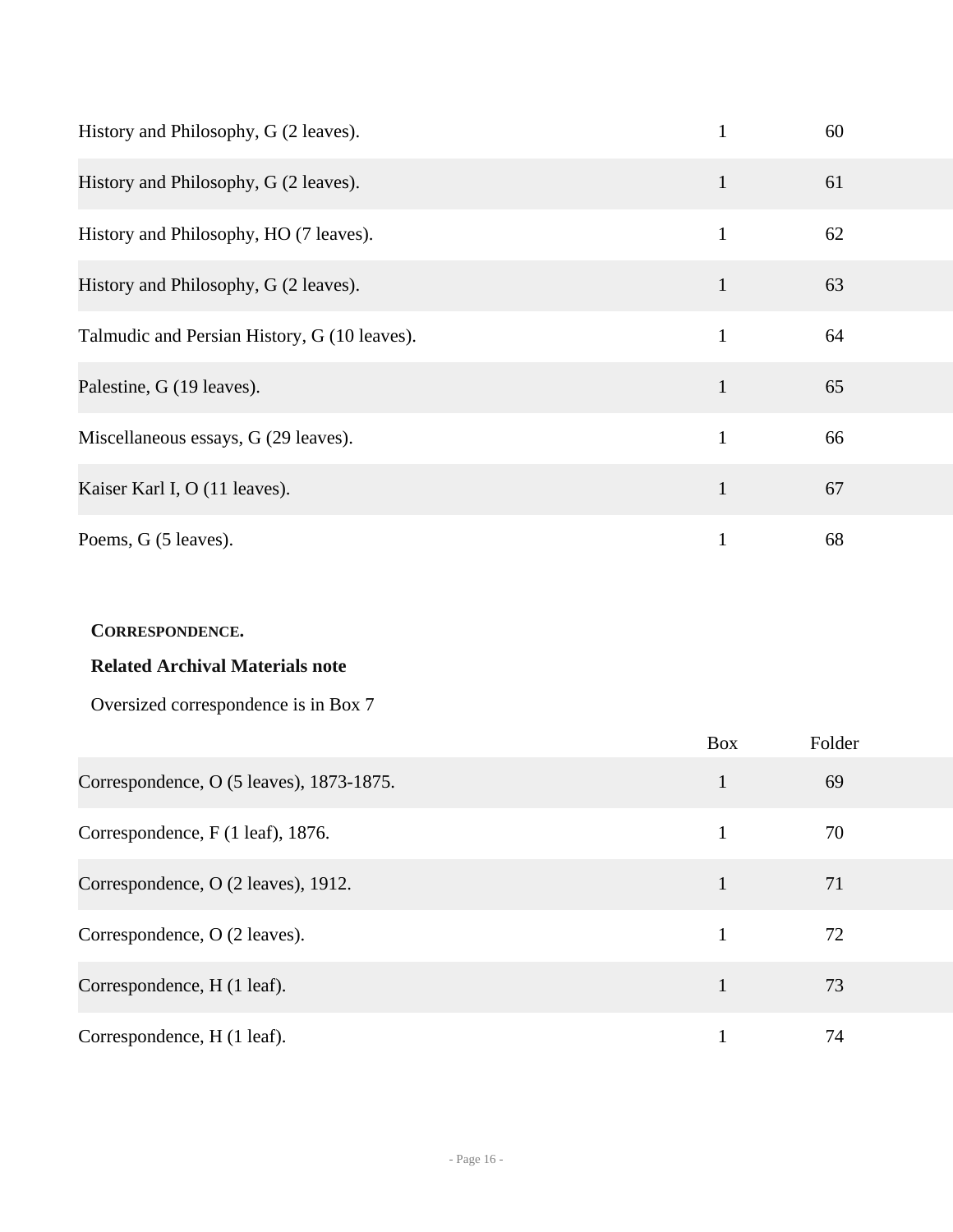| Letters from Nathaniel Reich, G (4 leaves). | 75  |
|---------------------------------------------|-----|
| Correspondence, H (4 leaves).               | 76. |

#### **RABBINATE.**

|                                            | <b>Box</b>     | Folder         |
|--------------------------------------------|----------------|----------------|
| Rabbinate, O (1 leaf).                     | $\sqrt{2}$     | $\mathbf{1}$   |
| Machet Euch Stark!, G (4 leaves), 1908.    | $\overline{2}$ | $\overline{2}$ |
| Rabbinate, G (2 leaves).                   | $\overline{2}$ | $\mathfrak{Z}$ |
| Rabbinate, G (3 leaves), 1913.             | $\overline{2}$ | $\overline{4}$ |
| Rabbinate, G (1 leaf), 1913.               | $\overline{2}$ | 5              |
| Rabbinate, G (7 leaves).                   | $\overline{2}$ | 6              |
| Rabbinate, G (1 leaf), 1914.               | $\overline{2}$ | $\overline{7}$ |
| Rabbinate, G (6 leaves), 1916-1917.        | $\overline{2}$ | $8\,$          |
| Rabbinate, O (4 leaves), 1898, 1909, 1913. | $\overline{2}$ | 9              |
| Rabbinate, O (3 leaves), 1902, 1910, 1912. | $\overline{2}$ | 10             |
| Rabbinate, O (1 leaf).                     | $\sqrt{2}$     | 11             |
| Rabbinate, H (1 leaf), 1899.               | $\overline{2}$ | 12             |
| Rabbinate, O (1 leaf).                     | $\overline{2}$ | 13             |
| Rabbinate, O (7 leaves), 1901, 1908.       | $\overline{2}$ | 14             |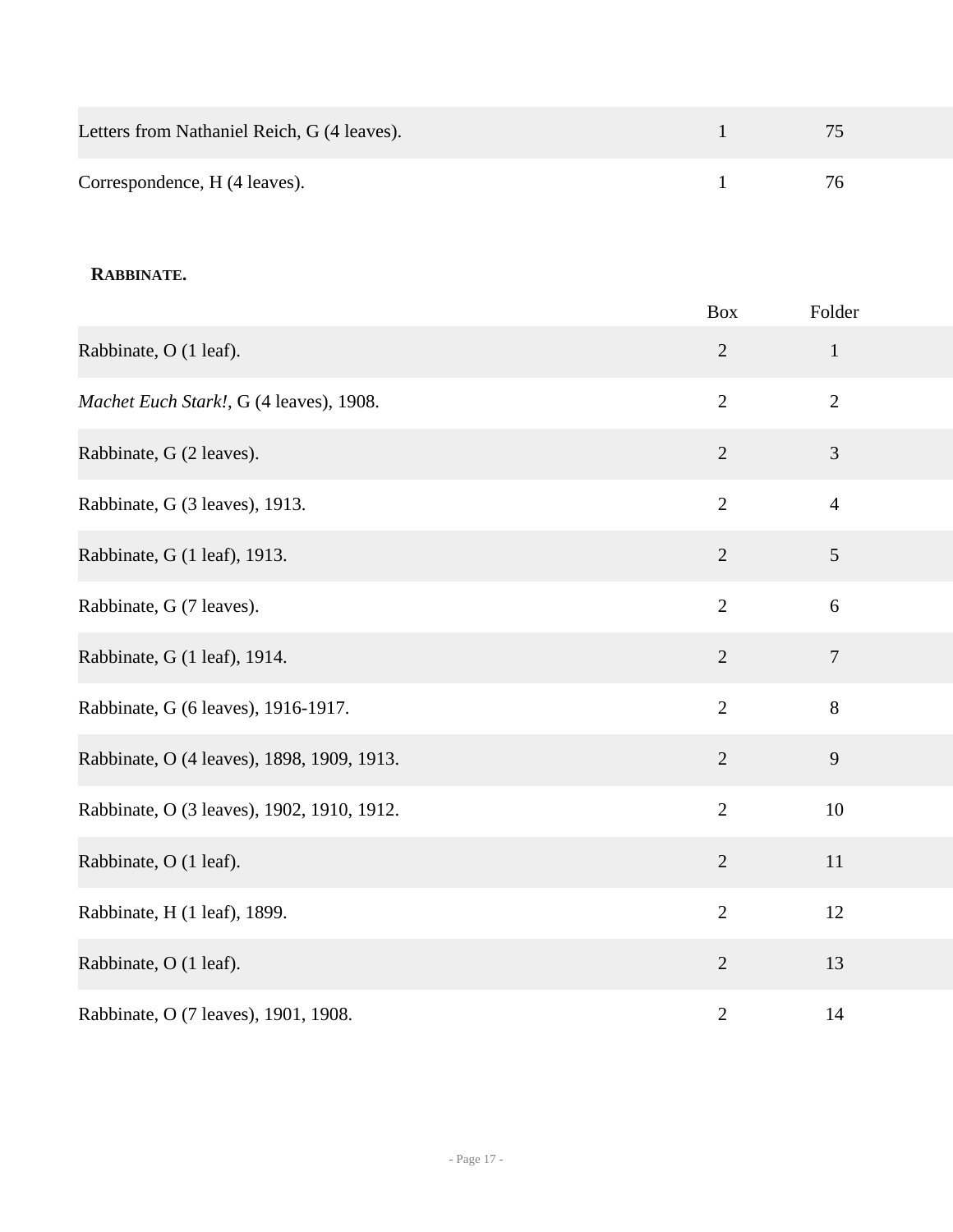| Rabbinate, O (1 leaf).                                                                                                | $\overline{2}$ | 15 |
|-----------------------------------------------------------------------------------------------------------------------|----------------|----|
| Rabbinate, O (1 leaf), 1909.                                                                                          | $\overline{2}$ | 16 |
| Rabbinate, O (3 leaves), 1903, 1908.                                                                                  | $\mathbf{2}$   | 17 |
| Rabbinate, O (11 leaves), 1898, 1915, 1916, 1918.                                                                     | $\mathbf{2}$   | 18 |
| Rabbinate, O (19 leaves), 1907-1908, 1911, 1915, 1917-1918, 1921.                                                     | $\overline{2}$ | 19 |
| Note for Sermon, H (2 leaves).                                                                                        | $\overline{2}$ | 20 |
| Note for speech at the wedding of Aharon Leitner, H (2 leaves), 1885.                                                 | $\mathbf{2}$   | 21 |
| Prayer written by congregants to celebrate W. Reich's 70th birthday and<br>43rd year as Rabbi of Baden, H (2 leaves). | $\mathbf{2}$   | 22 |
| Hand-sewn notebook, H (18 leaves).                                                                                    | $\overline{2}$ | 23 |
| Rabbinate, H (5 leaves).                                                                                              | $\overline{2}$ | 24 |
| Rabbinate, H (1 leaf).                                                                                                | $\overline{2}$ | 25 |
| Rabbinate, H (2 leaves).                                                                                              | $\overline{2}$ | 26 |
| Rabbinate, H (1 leaf).                                                                                                | $\mathbf{2}$   | 27 |
| Rabbinate, H (1 leaf).                                                                                                | $\overline{2}$ | 28 |
| Rabbinate, HO (3 leaves).                                                                                             | $\overline{2}$ | 29 |
| Rabbinate, H (2 leaves).                                                                                              | $\overline{2}$ | 30 |
| Rabbinate, H (1 leaf).                                                                                                | $\mathbf{2}$   | 31 |
| Rabbinate, HO (10 leaves).                                                                                            | $\overline{2}$ | 32 |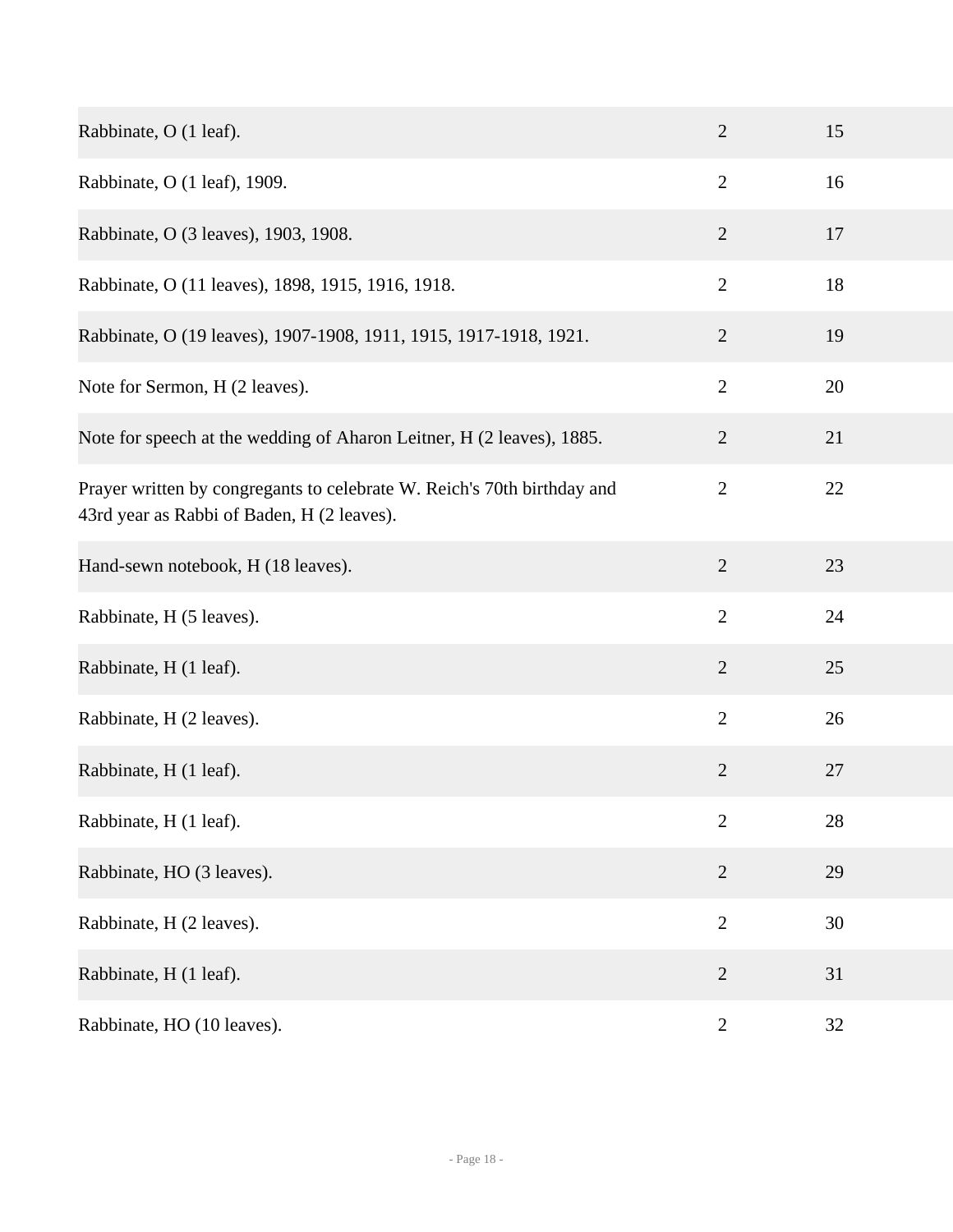| Classes for children, H (11 leaves). | $\overline{2}$ | 33 |
|--------------------------------------|----------------|----|
| Classes for children, H (12 leaves). | $\overline{2}$ | 34 |
| Classes for children, H (10 leaves). | $\overline{2}$ | 35 |
| Classes for children, H (12 leaves). | $\overline{2}$ | 36 |
| Classes for children, H (10 leaves). | $\overline{2}$ | 37 |
| Bar Mitzvah, H (18 leaves).          | $\overline{2}$ | 38 |
| Weddings, H (11 leaves).             | $\overline{2}$ | 39 |
| Weddings, H (14 leaves).             | $\overline{2}$ | 40 |
| Weddings, HO (10 leaves).            | $\overline{2}$ | 41 |
| Weddings, HO (9 leaves).             | $\overline{2}$ | 42 |
| Banquets, H (13 leaves).             | $\overline{2}$ | 43 |
| Eulogies, H (18 leaves).             | $\overline{2}$ | 44 |
| Eulogies, H (20 leaves).             | $\overline{2}$ | 45 |
| Eulogies, H (9 leaves).              | $\overline{2}$ | 46 |

## <span id="page-18-0"></span>**CHRONOLOGICAL GROUP.**

### **FINANCIAL RECORDS.**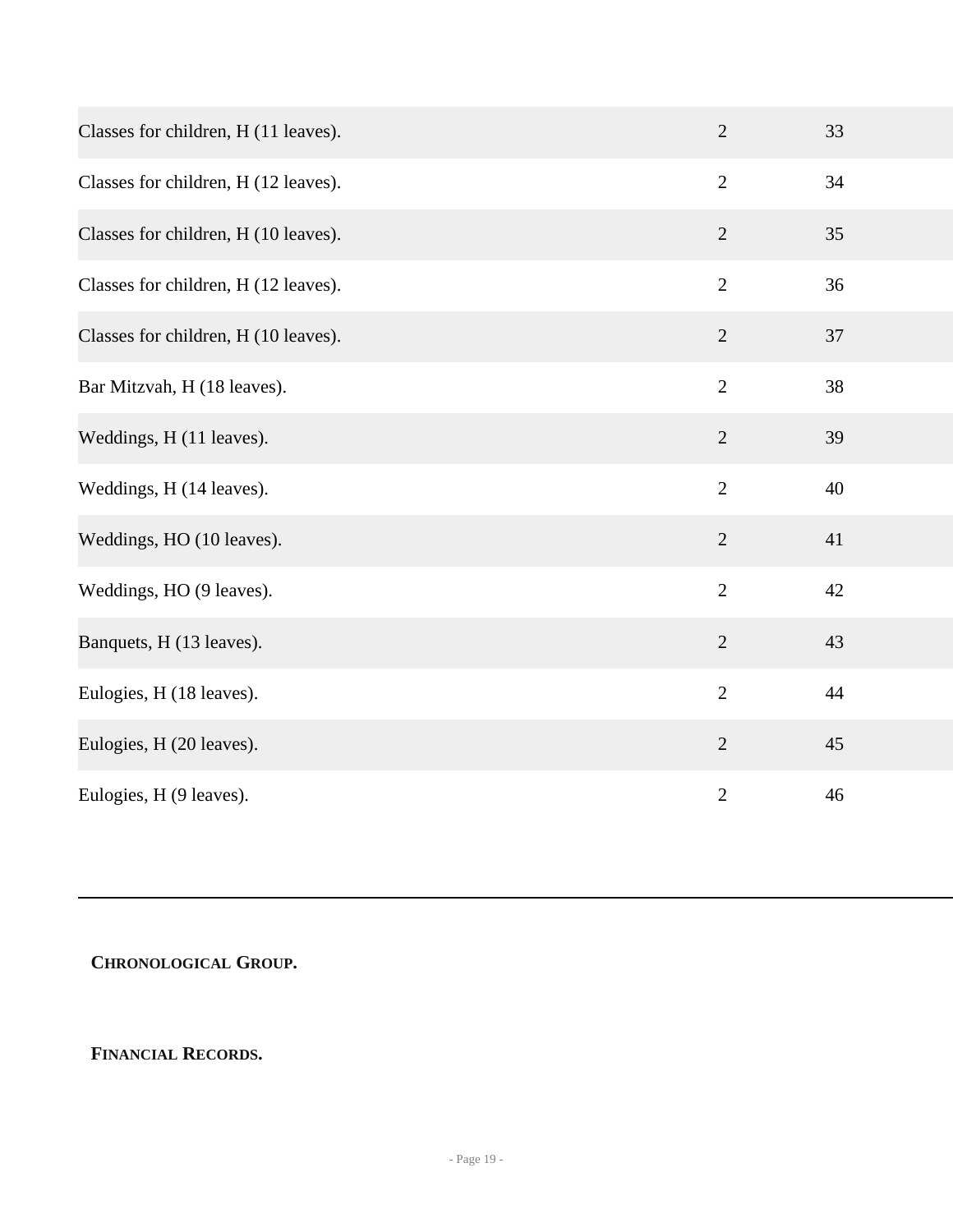|                                    | <b>Box</b>     | Folder |  |
|------------------------------------|----------------|--------|--|
| Ledgers, GY (7 leaves), undated.   | $\overline{2}$ | 47     |  |
| Ledgers, Y (18 leaves), 1876-1880. | $\overline{2}$ | 48     |  |
| Ledgers, Y (volume), 1881-1882.    | $\overline{2}$ | 49     |  |
| Ledgers, Y (13 leaves), 1883-1885. | $\overline{2}$ | 50     |  |
| Ledgers, Y (15 leaves), 1886-1889. | $\overline{2}$ | 51     |  |
| Ledgers, Y (13 leaves), 1890-1894. | $\overline{2}$ | 52     |  |
| Ledgers, Y(14 leaves), 1895-1899.  | $\overline{2}$ | 53     |  |
| Ledgers, Y (15 leaves), 1900-1904. | $\overline{2}$ | 54     |  |
| Ledgers, Y (12 leaves), 1905-1909. | $\overline{2}$ | 55     |  |
| Ledgers, Y (2 leaves), 1900-1909.  | $\overline{2}$ | 56     |  |
| Ledgers, Y (15 leaves), 1910-1914. | $\sqrt{2}$     | 57     |  |
| Ledgers, Y (18 leaves), 1915-1919. | $\overline{2}$ | 58     |  |
| Ledgers, Y (19 leaves), 1920-1924. | $\sqrt{2}$     | 59     |  |
| Ledgers, Y (10 leaves), 1926-1929. | $\overline{2}$ | 60     |  |

### **NOTEBOOKS.**

### **Related Archival Materials note**

Some items from this series are in Box 7

Box Folder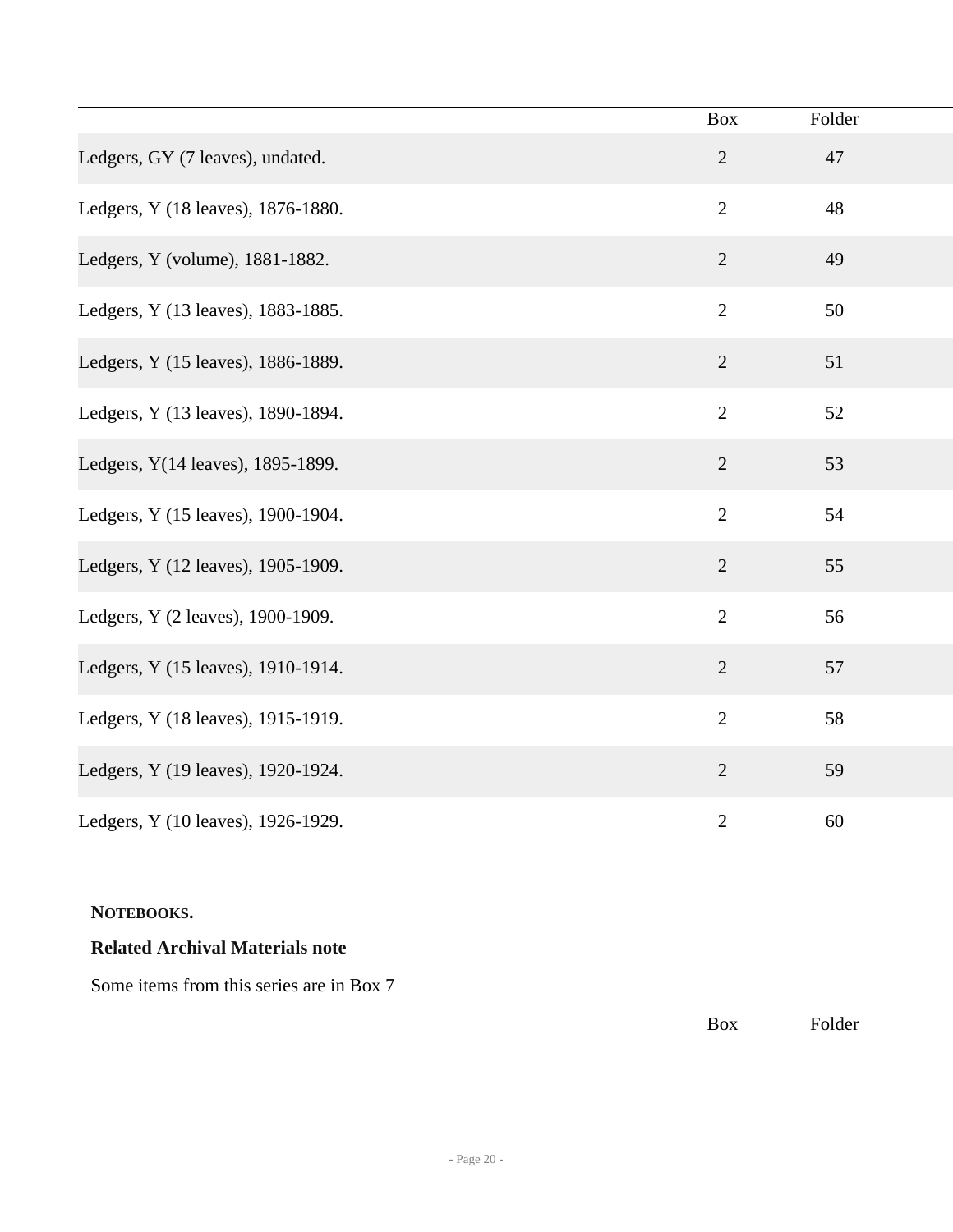| 1876: Includes Sabbath sermons and homilies delivered in Sarvar (Hungary)<br>GHY (30 leaves) 1876A, 1876. | 3 | $\mathbf{1}$   |
|-----------------------------------------------------------------------------------------------------------|---|----------------|
| 1876: Includes Sabbath sermons and homilies delivered in Sarvar (Hungary)<br>GHY (31 leaves) 1876B, 1876. | 3 | $\overline{2}$ |
| 1876: Includes Sabbath sermons and homilies delivered in Sarvar (Hungary)<br>GHY (22 leaves) 1876C, 1876. | 3 | 3              |
| 1876: Includes Sabbath sermons and homilies delivered in Sarvar (Hungary)<br>GHY (22 leaves) 1876D, 1876. | 3 | $\overline{4}$ |
| 1876: Notebook cover (1 leaf) 1876E, 1876.                                                                | 3 | 5              |
| 1877: Includes sermons GH (29 leaves) 1877A, 1877.                                                        | 3 | 6              |
| 1877: Includes sermons GH (28 leaves) 1877B, 1877.                                                        | 3 | $\overline{7}$ |
| 1877: Includes sermons GH (35 leaves) 1877C, 1877.                                                        | 3 | 8              |
| 1877: Notebook cover (1 leaf) 1877D, 1877.                                                                | 3 | 9              |
| 1878: Includes Sabbath sermons GH (22 leaves) 1878A, 1878.                                                | 3 | 10             |
| 1878: Includes Sabbath sermons GH (22 leaves) 1878B, 1878.                                                | 3 | 11             |
| 1878: Includes Sabbath sermons GH (17 leaves) 1878C, 1878.                                                | 3 | 12             |
| 1878: Notebook cover (1 leaf) 1878D.                                                                      | 3 | 13             |
| 1879: Includes Sabbath sermons and homilies delivered in Sarvar (Hungary)<br>GH (26 leaves) 1879A, 1879.  | 3 | 14             |
| 1879: Includes Sabbath sermons and homilies delivered in Sarvar (Hungary)<br>GH (23 leaves) 1879B, 1879.  | 3 | 15             |
| 1879: Includes Sabbath sermons and homilies delivered in Sarvar (Hungary)                                 | 3 | 16             |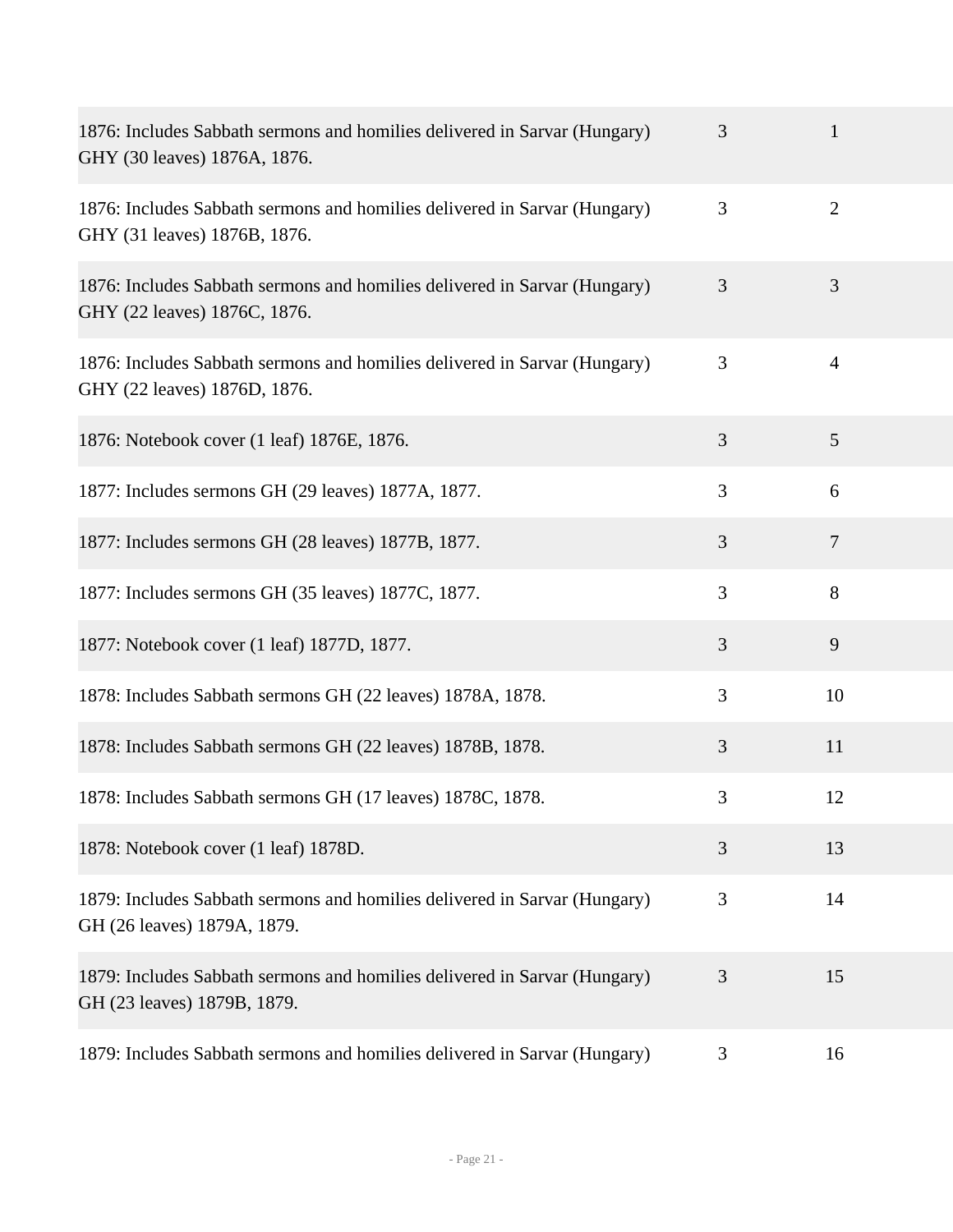GH (21 leaves) 1879C, 1879.

| 1879: Notebook cover (1 leaf) 1879D, 1879.                                             | 3              | 17             |
|----------------------------------------------------------------------------------------|----------------|----------------|
| 1880: Includes sermons delivered in Baden GH (23 leaves) 1880A, 1880.                  | 3              | 18             |
| 1880: Includes sermons delivered in Baden GH (24 leaves) 1880B, 1880.                  | 3              | 19             |
| 1880: Includes sermons delivered in Baden GH (26 leaves) 1880C, 1880.                  | 3              | 20             |
| 1880: Notebook cover (1 leaf) 1880D, 1880.                                             | 3              | 21             |
| 1881: Includes sermons delivered in Baden GH (22 leaves) 1881A, 1881.                  | 3              | 22             |
| 1881: Includes sermons delivered in Baden GH (27 leaves) 1881B, 1881.                  | 3              | 23             |
| 1881: Includes sermons delivered in Baden GH (25 leaves) 1881C, 1881.                  | 3              | 24             |
| 1881: Notebook cover (1 leaf) 1881D, 1881.                                             | 3              | 25             |
| 1882: Sabbath and occasional sermons delivered in Baden GH (26 leaves)<br>1882A, 1882. | 3              | 26             |
| 1882: Sabbath and occasional sermons delivered in Baden GH (24 leaves)<br>1882B, 1882. | 3              | 27             |
| 1882: Sabbath and occasional sermons delivered in Baden GH (24 leaves)<br>1882C, 1882. | 3              | 28             |
| 1882: Notebook cover (1 leaf) 1882D, 1882.                                             | 3              | 29             |
| 1883: Includes Sabbath sermons GH (31 leaves) 1883A, 1883.                             | $\overline{4}$ | $\mathbf{1}$   |
| 1883: Includes Sabbath sermons GH (26 leaves) 1883B, 1883.                             | $\overline{4}$ | $\overline{2}$ |
| 1883: Notebook cover 1883C, 1883.                                                      | $\overline{4}$ | 3              |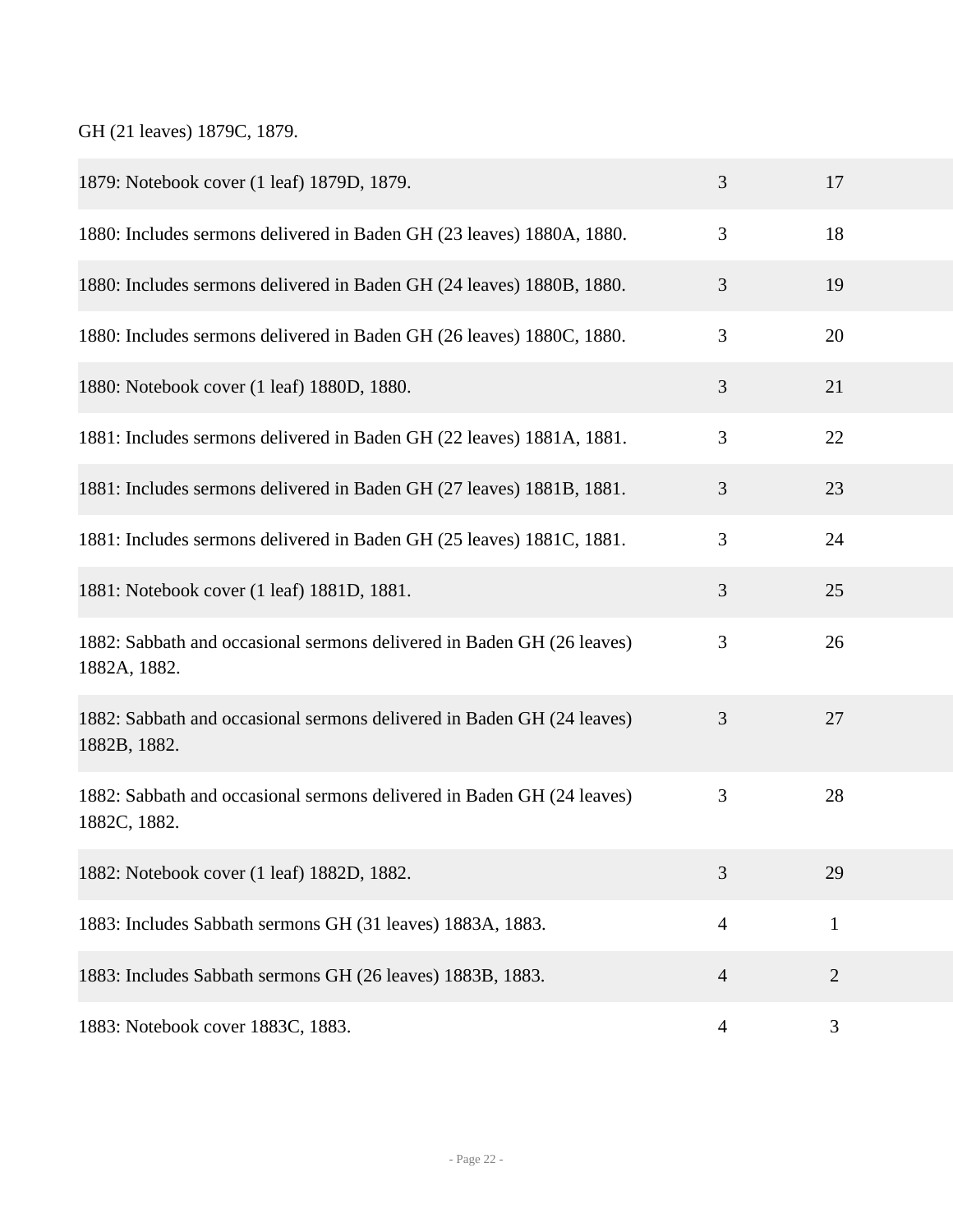| 1884: Includes sermons delivered in Baden GH (23 leaves) 1884A, 1884.                   | $\overline{4}$ | $\overline{4}$ |
|-----------------------------------------------------------------------------------------|----------------|----------------|
| 1884: Includes sermons delivered in Baden GH (28 leaves) 1884B, 1884.                   | $\overline{4}$ | 5              |
| 1884: Notebook cover (1 leaf) 1884C, 1884.                                              | $\overline{4}$ | 6              |
| 1885: Includes sermons delivered in Baden GH (27 leaves) 1885A, 1885.                   | $\overline{4}$ | $\tau$         |
| 1885: Includes sermons delivered in Baden GH (23 leaves) 1885B, 1885.                   | $\overline{4}$ | 8              |
| 1885: Includes sermons delivered in Baden GH (30 leaves) 1885C, 1885.                   | $\overline{4}$ | 9              |
| 1885: Notebook cover (1 leaf) 1885D, 1885.                                              | $\overline{4}$ | 10             |
| 1886: Sabbath and occasional sermons delivered in Baden GH (23 leaves)<br>1886A, 1886.  | 4              | 11             |
| 1886: Sabbath and occasional sermons delivered in Baden GH (26 leaves)<br>1886B, 1886.  | $\overline{4}$ | 12             |
| 1886: Sabbath and occasional sermons delivered in Baden GH (23 leaves)<br>1886C, 1886.  | $\overline{4}$ | 13             |
| 1886: Notebook cover (1 leaf) 1886D, 1886.                                              | $\overline{4}$ | 14             |
| 1887-1888: Includes sermons delivered in Baden GH (22 leaves)<br>1887-1888A, 1887-1888. | $\overline{4}$ | 15             |
| 1887-1888: Includes sermons delivered in Baden GH (25 leaves)<br>1887-1888B, 1887-1888. | $\overline{4}$ | 16             |
| 1887-1888: Includes sermons delivered in Baden GH (25 leaves)<br>1887-1888C, 1887-1888. | $\overline{4}$ | 17             |
| 1887-1888: Includes sermons delivered in Baden GH (18 leaves)<br>1887-1888D, 1887-1888. | 4              | 18             |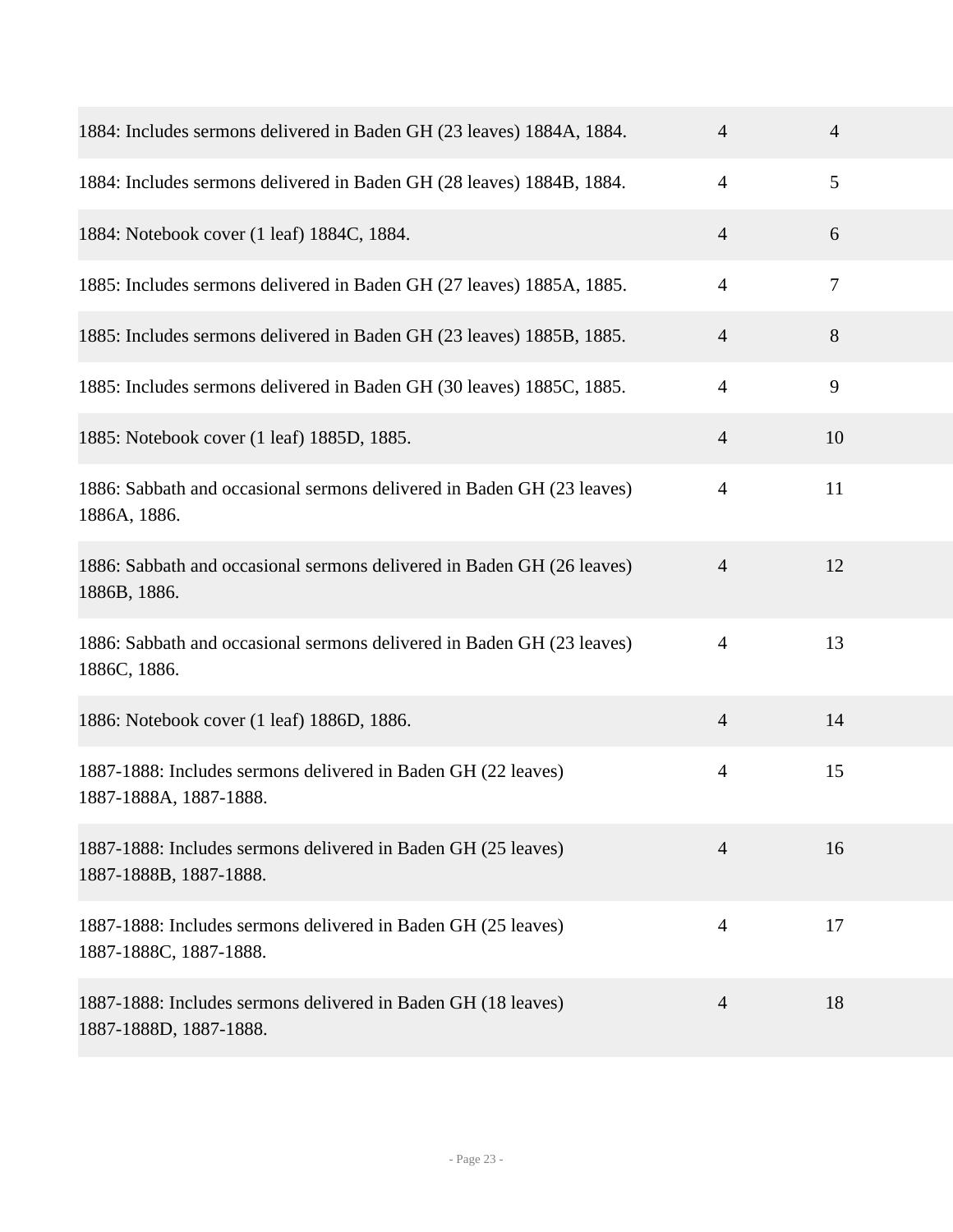| 1887-1888: Notebook cover (1 leaf) 1887-1888E, 1887-1888.                       | $\overline{4}$ | 19           |
|---------------------------------------------------------------------------------|----------------|--------------|
| Photographs (cartes de visite) of W. Reich (3 leaves) 1887-1888F,<br>1887-1888. | $\overline{4}$ | 20           |
| 1888-1891: Sermons delivered in Baden GH (27 leaves) 1888-1891A,<br>1888-1891.  | $\overline{4}$ | 21           |
| 1888-1891: Sermons delivered in Baden GH (26 leaves) 1888-1891B,<br>1888-1891.  | $\overline{4}$ | 22           |
| 1888-1891: Sermons delivered in Baden GH (16 leaves) 1888-1891C,<br>1888-1891.  | $\overline{4}$ | 23           |
| 1888-1891: Sermons delivered in Baden GH (17 leaves) 1888-1891D,<br>1888-1891.  | $\overline{4}$ | 24           |
| 1888-1891: Notebook cover (1 leaf) 1888-1891E.                                  | $\overline{4}$ | 25           |
| 1890: Weddings and occasional sermons GHY (21 leaves) 1890A, 1890.              | $\overline{4}$ | 26           |
| 1890: Weddings and occasional sermons GHY (20 leaves) 1890B, 1890.              | $\overline{4}$ | 27           |
| 1890: Weddings and occasional sermons GHY (18 leaves) 1890C, 1890.              | $\overline{4}$ | 28           |
| 1890: Notebook cover (1 leaf) 1890D, 1890.                                      | $\overline{4}$ | 29           |
| 1892-1894: Sermons delivered in Baden GH (25 leaves) 1892-1894A,<br>1892-1894.  | 5              | $\mathbf{1}$ |
| 1892-1894: Sermons delivered in Baden GH (24 leaves) 1892-1894B,<br>1892-1894.  | 5              | $\mathbf{2}$ |
| 1892-1894: Sermons delivered in Baden GH (22 leaves) 1892-1894C,<br>1892-1894.  | 5              | 3            |
| 1892-1894: Sermons delivered in Baden GH (18 leaves) 1892-1894D,                | 5              | 4            |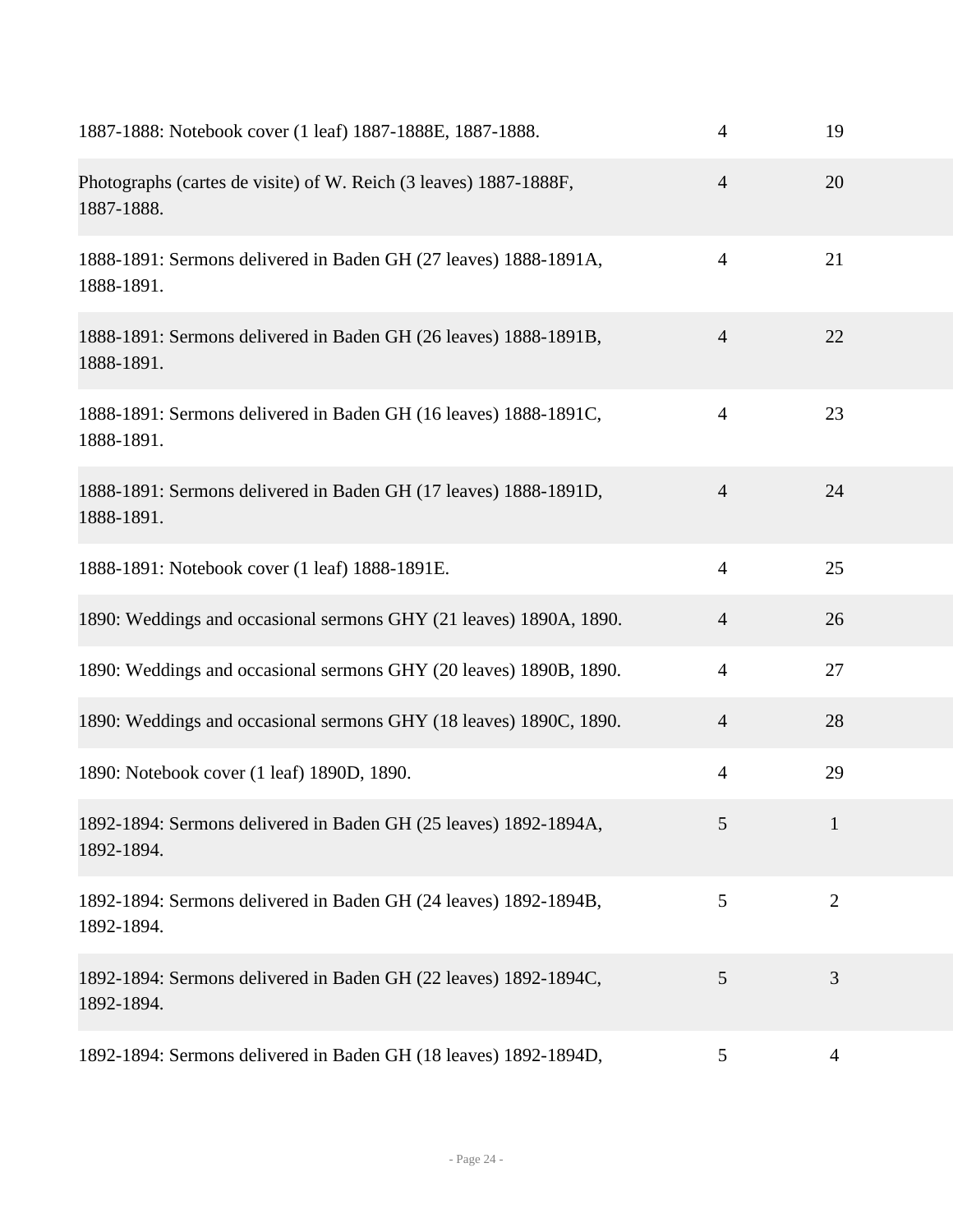1892-1894.

| 1892-1894: Notebook cover (1 leaf) 1892-1894E, 1892-1894.                                                        | 5 | 5              |
|------------------------------------------------------------------------------------------------------------------|---|----------------|
| 1895-1899: Sabbath sermons delivered in Baden GH (26 leaves) 1895-1899<br>A, 1895-1899.                          | 5 | 6              |
| 1895-1899: Sabbath sermons delivered in Baden GH (26 leaves)<br>1895-1899B, 1895-1899.                           | 5 | $\overline{7}$ |
| 1895-1899: Sabbath sermons delivered in Baden GH (24 leaves)<br>1895-1899C, 1895-1899.                           | 5 | 8              |
| 1895-1899: Sabbath sermons delivered in Baden GH (28 leaves)<br>1895-1899D, 1895-1899.                           | 5 | 9              |
| 1895-1899: Notebook cover (1 leaf) 1895-1899E, 1895-1899.                                                        | 5 | 10             |
| 1900-1906: Sabbath and occasional sermons delivered in Baden GHY (27)<br>leaves) 1900-1906A, 1900-1906.          | 5 | 11             |
| 1900-1906: Sabbath and occasional sermons delivered in Baden GHY (26<br>leaves) 1900-1906B, 1900-1906.           | 5 | 12             |
| 1900-1906: Sabbath and occasional sermons delivered in Baden GHY (26<br>leaves) 1900-1906C, 1900-1906.           | 5 | 13             |
| 1900-1906: Sabbath and occasional sermons delivered in Baden GHY (13<br>leaves) 1900-1906D, 1900-1906.           | 5 | 14             |
| 1900-1906: Notebook cover (1 leaf) 1900-1906E, 1900-1906.                                                        | 5 | 15             |
| 1901-1902, Miscellaneous dates: Sermons and Eulogies delivered in Baden<br>GH (30 leaves) 1901-1902A, 1901-1902. | 5 | 16             |
| 1901-1902, Miscellaneous dates: Sermons and Eulogies delivered in Baden<br>GH (20 leaves) 1901-1902B, 1901-1902. | 5 | 17             |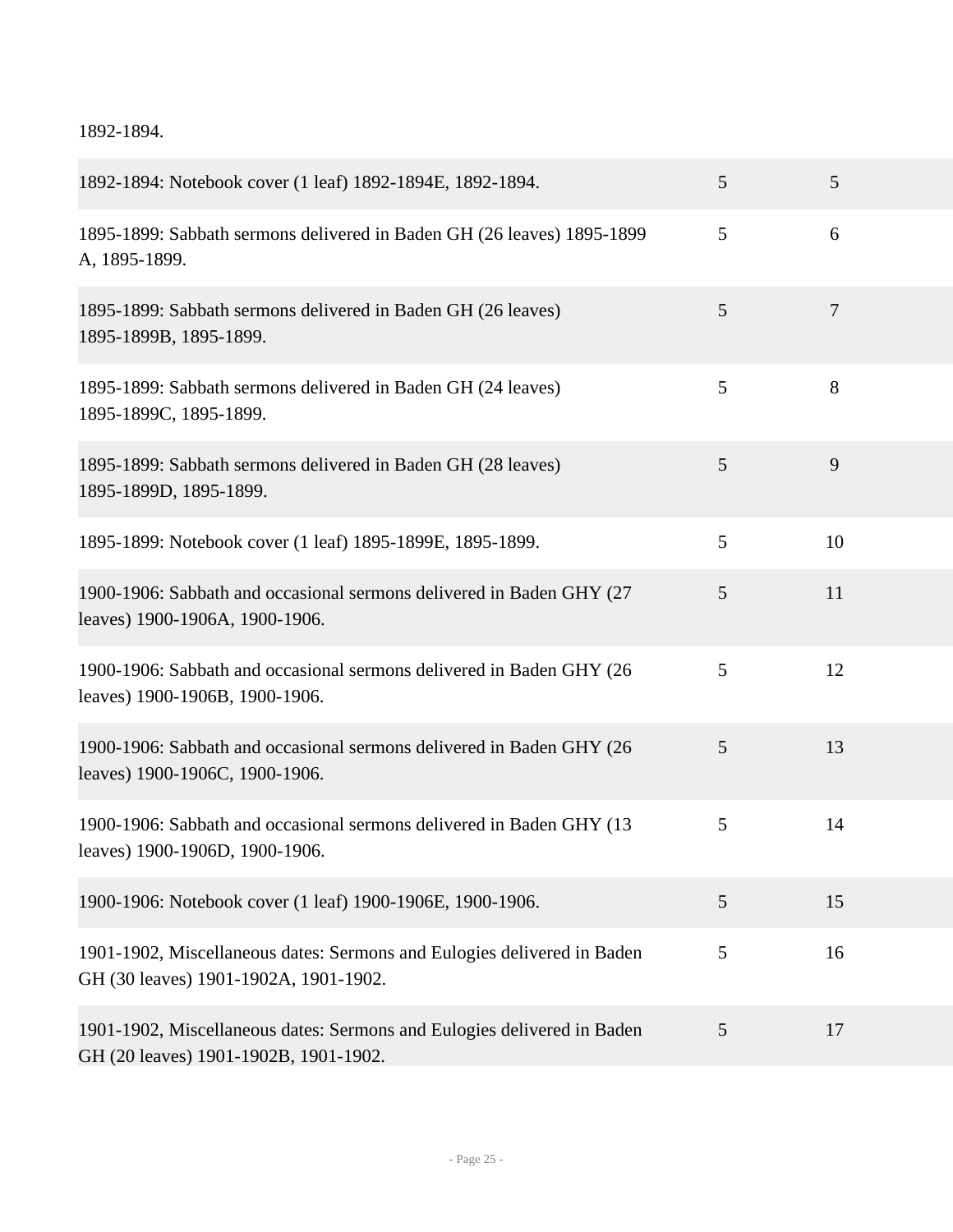| 1901-1902, Miscellaneous dates: Sermons and Eulogies delivered in Baden<br>GH (26 leaves) 1901-1902C, 1901-1902. | 5 | 18             |  |
|------------------------------------------------------------------------------------------------------------------|---|----------------|--|
| 1901-1902: Notebook cover (1 leaf) 1901-1902D, 1901-1902.                                                        | 5 | 19             |  |
| Photograph of a teacher with class (1 leaf) 1901-1902E, 1901-1902.                                               | 5 | 20             |  |
| 1907-1911: Sabbath and occasional sermons GHY (24 leaves) 1907-1911A,<br>1907-1911.                              | 5 | 21             |  |
| 1907-1911: Sabbath and occasional sermons GHY (26 leaves) 1907-1911B,<br>1907-1911.                              | 5 | 22             |  |
| 1907-1911: Sabbath and occasional sermons GHY (24 leaves) 1907-1911C,<br>1907-1911.                              | 5 | 23             |  |
| 1907-1911: Sabbath and occasional sermons GHY (24 leaves) 1907-1911D,<br>1907-1911.                              | 5 | 24             |  |
| 1907-1911: Notebook cover (1 leaf) 1907-1911E, 1907-1911.                                                        | 5 | 25             |  |
| 1912-1915: Sabbath and holiday sermons, lectures, correspondence GHY<br>(25 leaves) 1912-1915A, 1912-1915.       | 6 | $\mathbf{1}$   |  |
| 1912-1915: Sabbath and holiday sermons, lectures, correspondence GHY<br>(25 leaves) 1912-1915B, 1912-1915.       | 6 | $\overline{2}$ |  |
| 1912-1915: Sabbath and holiday sermons, lectures, correspondence GHY<br>(26 leaves) 1912-1915C, 1912-1915.       | 6 | 3              |  |
| 1912-1915: Sabbath and holiday sermons, lectures, correspondence GHY<br>(26 leaves) 1912-1915D, 1912-1915.       | 6 | $\overline{4}$ |  |
| 1912-1915: Sabbath and holiday sermons, lectures, correspondence GHY<br>(26 leaves) 1912-1915E, 1912-1915.       | 6 | 5              |  |
| Two festschriften on "Chevra Kadischa" (1914) (56 leaves) 1912-1915F.                                            | 6 | 6              |  |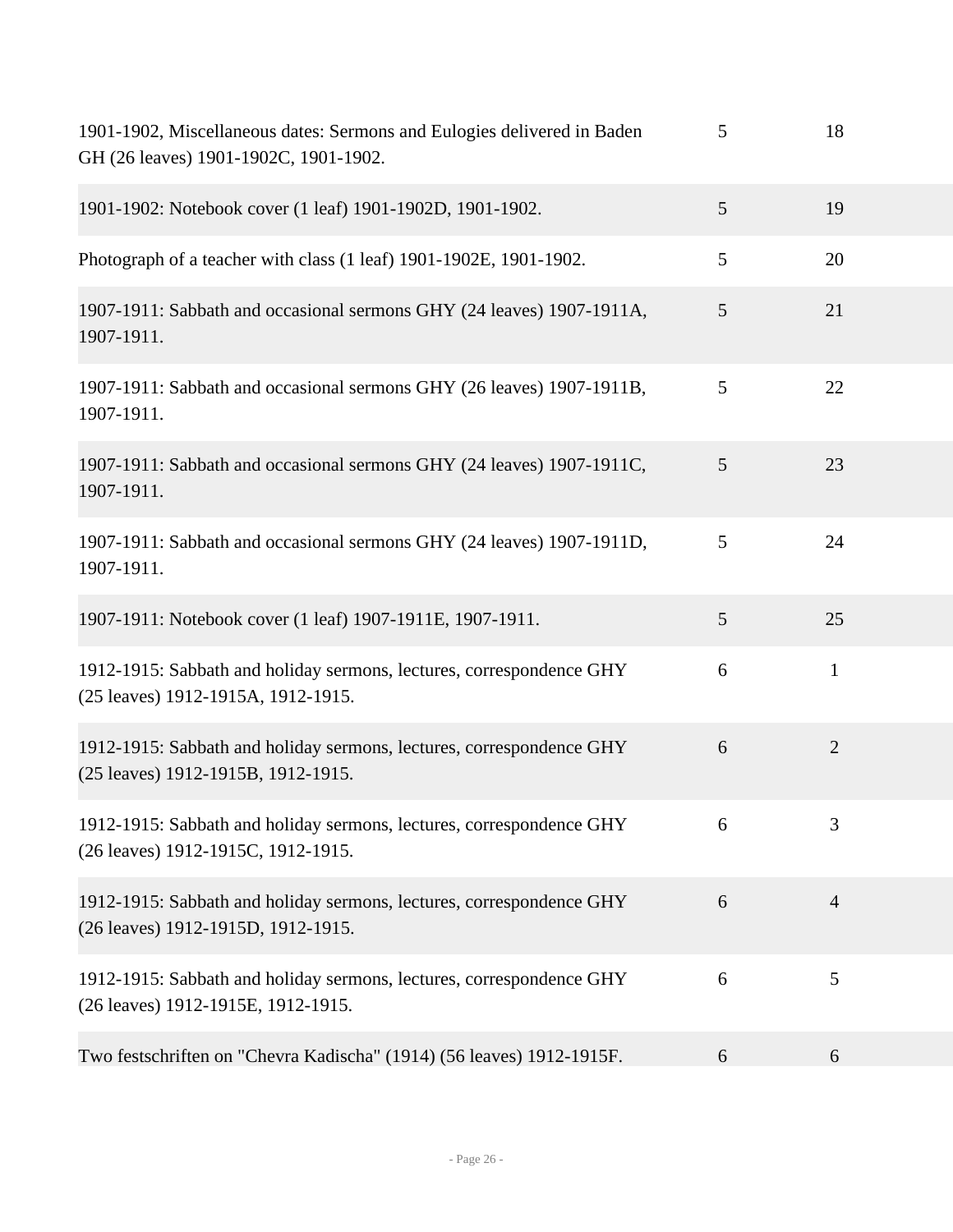| 1912-1915: Notebook cover (1 leaf) 1912-1915G, 1912-1915.                                                                       | 6 | 7  |  |
|---------------------------------------------------------------------------------------------------------------------------------|---|----|--|
| 1916-1919: Sabbath and occasional sermons delivered in Baden GH (30<br>leaves) 1916-1919A, 1916-1919.                           | 6 | 8  |  |
| 1916-1919: Sabbath and occasional sermons delivered in Baden GH (26)<br>leaves) 1916-1919B, 1916-1919.                          | 6 | 9  |  |
| 1916-1919: Sabbath and occasional sermons delivered in Baden GH (25)<br>leaves) 1916-1919C, 1916-1919.                          | 6 | 10 |  |
| 1916-1919: Sabbath and occasional sermons delivered in Baden GH (30)<br>leaves) 1916-1919D, 1916-1919.                          | 6 | 11 |  |
| 1916-1919: Notebook cover (1 leaf) 1916-1919E, 1916-1919.                                                                       | 6 | 12 |  |
| 1920-1929: Sabbath sermons and homilies, news clippings, correspondence<br>GFHYO (25 leaves) 1920-1929A, 1920-1929.             | 6 | 13 |  |
| 1920-1929: Sabbath sermons and homilies, news clippings, correspondence<br>GFHYO (25 leaves) 1920-1929B, 1920-1929.             | 6 | 14 |  |
| 1920-1929: Sabbath sermons and homilies, news clippings, correspondence<br>GFHYO (25 leaves) 1920-1929C, 1920-1929.             | 6 | 15 |  |
| 1920-1929: Sabbath sermons and homilies, news clippings, correspondence<br>GFHYO (23 leaves) 1920-1929D, 1920-1929.             | 6 | 16 |  |
| 1920-1929: Sabbath sermons and homilies, news clippings, correspondence<br>GFHYO (11 leaves) 1920-1929E, 1920-1929.             | 6 | 17 |  |
| 1920-1929: Notebook cover (1 leaf) 1920-1929F, 1920-1929.                                                                       | 6 | 18 |  |
| 1922, Miscellaneous dates: Correspondence, poems, lectures, news<br>clippings, sermons and homilies GH (39 leaves) 1922A, 1922. | 6 | 19 |  |
| 1922, Miscellaneous dates: Correspondence, poems, lectures, news                                                                | 6 | 20 |  |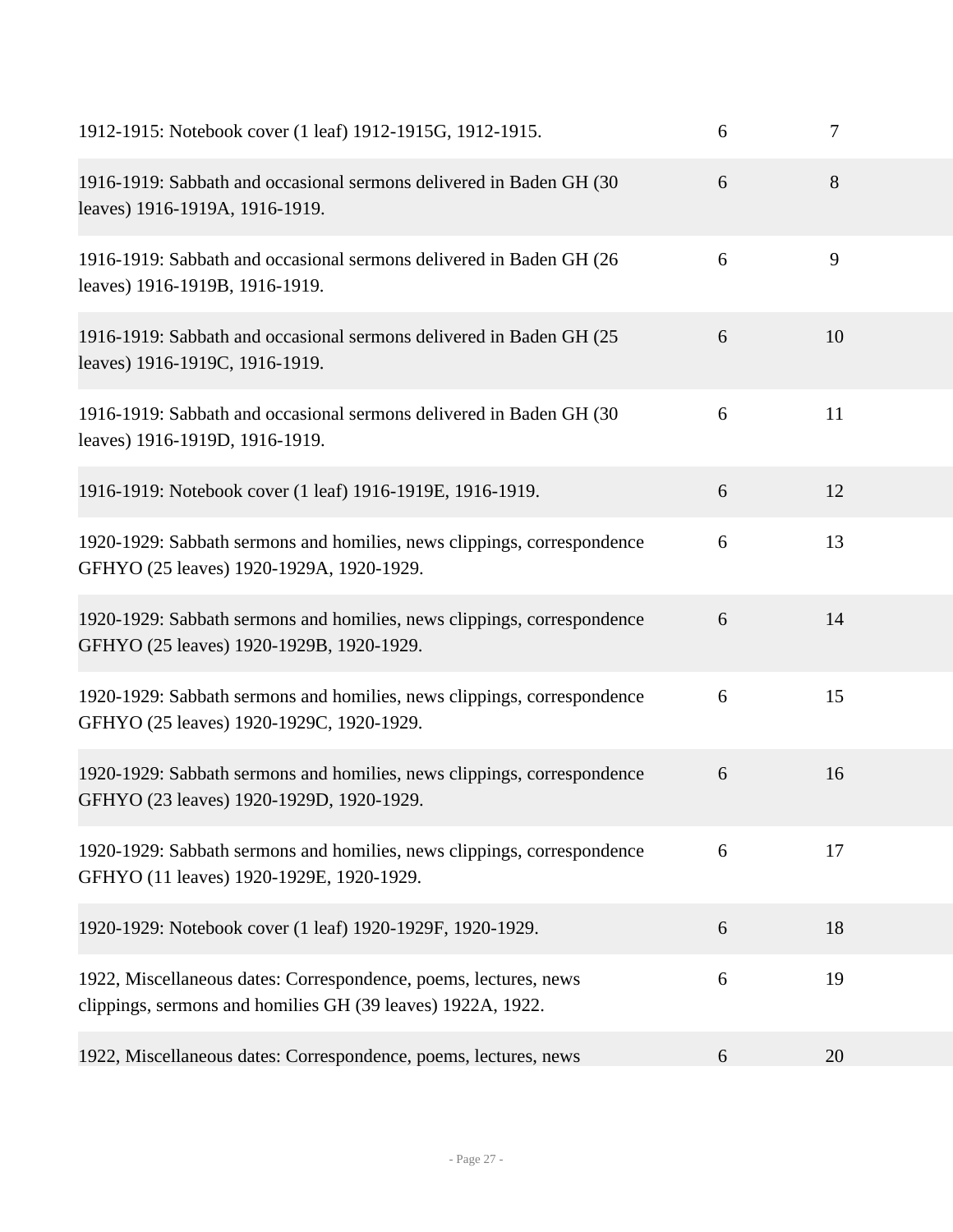| clippings, sermons and homilies GH (24 leaves) 1922B, 1922.                                                                     |                |                |
|---------------------------------------------------------------------------------------------------------------------------------|----------------|----------------|
| 1922, Miscellaneous dates: Correspondence, poems, lectures, news<br>clippings, sermons and homilies GH (24 leaves) 1922C, 1922. | 6              | 21             |
| 1922, Miscellaneous dates: Correspondence, poems, lectures, news<br>clippings, sermons and homilies GH (26 leaves) 1922D, 1922. | 6              | 22             |
| 1922: Notebook cover (1 leaf) 1922E, 1922.                                                                                      | 6              | 23             |
| Bound notebook volume GH (5 leaves) undated.                                                                                    | $\overline{7}$ | $\mathbf{1}$   |
| "Beruhmte Judengemeinde des Osmanischen Reiches"-- Draft, sections A-E<br>(55 leaves) undated.                                  | $\tau$         | $\overline{2}$ |
| "Beruhmte Judengemeinde des Osmanischen Reiches"-- Draft, sections F-J<br>(59 leaves) undated.                                  | $\overline{7}$ | 3              |
| "Beruhmte Judengemeinde des Osmanischen Reiches"-- Draft, sections K-O<br>(59 leaves) undated.                                  | $\overline{7}$ | $\overline{4}$ |
| "Beruhmte Judengemeinde des Osmanischen Reiches"-- Draft, sections P-S<br>(48 leaves) undated.                                  | $\overline{7}$ | 5              |
| Essays, miscellaneous G (20 leaves) undated.                                                                                    | $\tau$         | 6              |
| Miscellaneous certificates GH (4 leaves) undated.                                                                               | $\overline{7}$ | $\overline{7}$ |
| Miscellaneous photographs (4 leaves) undated.                                                                                   | $\overline{7}$ | 8              |
| "Zur Alabaniens" Y (10 leaves), 1914.                                                                                           | $\overline{7}$ | 9              |
| "Das Prophetische Schrifttum" G (12 leaves) A.                                                                                  | $\tau$         | 10             |
| "Das Prophetische Schrifttum" G (64 leaves) B.                                                                                  | $\overline{7}$ | 11             |
| "Das Prophetische Schrifttum" G (70 leaves) C.                                                                                  | 7              | 12             |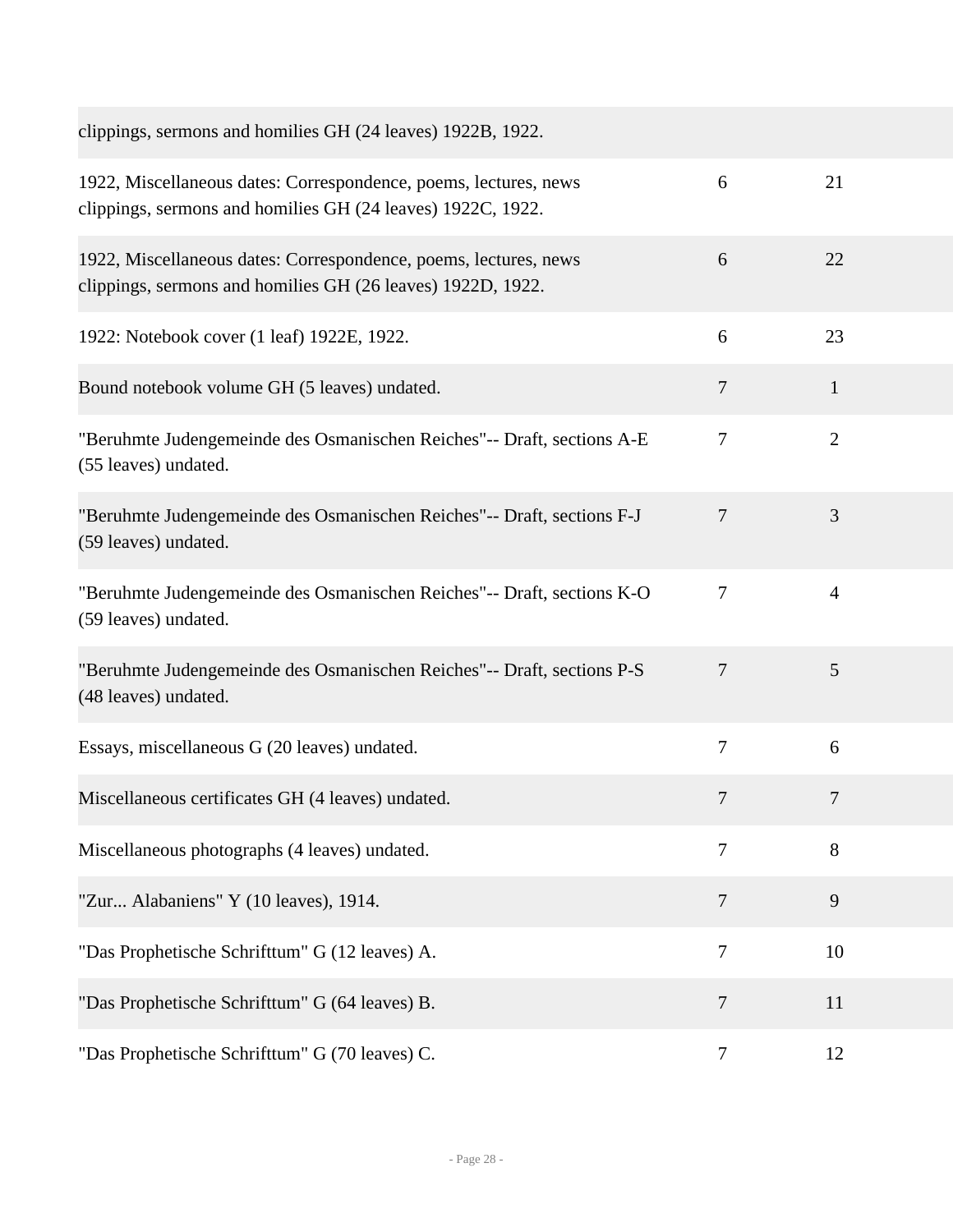| "Das Prophetische Schrifttum" G (70 leaves) D.                  | $\tau$         | 13             |
|-----------------------------------------------------------------|----------------|----------------|
| "Das Prophetische Schrifttum" G (71 leaves) E.                  | $\tau$         | 14             |
| Contains five items Y (13 leaves), undated.                     | 7              | 15             |
| Contains four items Y (10 leaves).                              | $\tau$         | 16             |
| Contains three items Y (13 leaves), undated.                    | $\overline{7}$ | 17             |
| Contains two items HY (10 leaves), undated.                     | $\tau$         | 18             |
| Contains two items HY (16 leaves), undated.                     | $\overline{7}$ | 19             |
| Contains three items E (7 leaves), undated.                     | $\tau$         | 20             |
| Academic certificate (1 leaf), 1872.                            | 8              | $\mathbf{1}$   |
| Document (1 leaf), 1874.                                        | 8              | $\mathbf{2}$   |
| Document, Sarvar (1 leaf), 1875.                                | 8              | 3              |
| DocumentS, Sarvar (2 leaves), 1880.                             | $8\,$          | $\overline{4}$ |
| Israelitische Cultus Gemeinde document, Baden G (1 leaf), 1881. | 8              | 5              |
| Academic certificate, Baden G (1), 1897.                        | $8\,$          | 6              |
| Die Moralphilosophie der Talmud (Essay) G (1 leaf), 1912-1915.  | 8              | $\tau$         |
| Essay G (1 leaf), 1912-1915.                                    | 8              | $8\,$          |
| Curriculum vitae of Wilhelm Reich, G (1 leaf), 1918.            | 8              | 9              |
| Certificates, H (3 leaves), undated.                            | 8              | 10             |
| Essay, G (1 leaf), undated.                                     | $8\,$          | 11             |